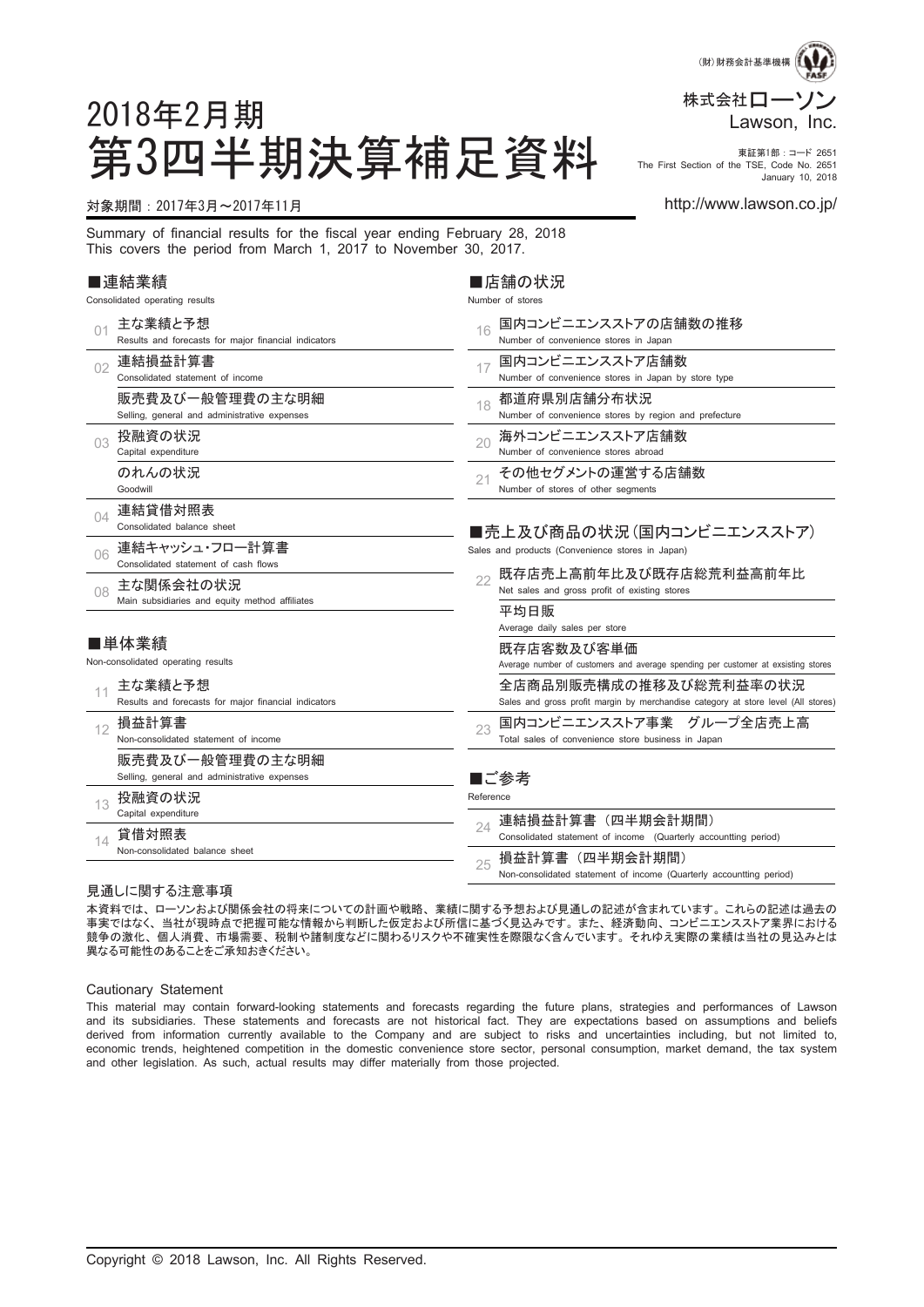#### ■主な業績と予想 Results and forecasts for major financial indicators

|                                                                                                       |                                     | 2016年度/FY2016 |                                        |          |                                     |        | 2017年度/FY2017                                       |             |
|-------------------------------------------------------------------------------------------------------|-------------------------------------|---------------|----------------------------------------|----------|-------------------------------------|--------|-----------------------------------------------------|-------------|
|                                                                                                       | 第3四半期/30<br>$2016.3.1 - 2016.11.30$ |               | 通期/Full year<br>$2016.3.1 - 2017.2.28$ |          | 第3四半期/30<br>$2017.3.1 - 2017.11.30$ |        | 通期計画/Full year (Forecast)<br>$2017.3.1 - 2018.2.28$ |             |
|                                                                                                       | 金額/Amount 前年比/YoY                   |               | 金額/Amount 前年比/YoY                      |          | 金額/Amount 前年比/YoY                   |        | 金額/Amount 前年比/YoY                                   |             |
| チェーン全店売上高 (百万円)*1<br>Net sales of convenience stores (millions of yen)                                | 1, 617, 505                         | 104.4%        | 2, 157, 951                            | 105.3%   | 1, 721, 604                         | 106.4% | 2, 310, 000                                         | 107.0%      |
| 加盟店売上高 (百万円)<br>Net sales of franchised stores (millions of yen)                                      | 1, 487, 956                         |               | 104.1% 1,969,920                       | 104.3%   | 1, 575, 756                         | 105.9% |                                                     |             |
| 直営店売上高(百万円)<br>Net sales of company-operated stores (millions of yen)                                 | 129, 548                            | 107.5%        | 188,030                                | 116.3%   | 145, 848                            | 112.6% |                                                     |             |
| 営業総収入 (百万円)<br>Gross operating revenue (millions of yen) *2                                           | 461, 955                            | 106.1%        | 631, 288                               | 108.2%   | 494, 053                            | 106.9% | 672,000                                             | 106.4%      |
| 営業総利益 (百万円)<br>Operating gross profit (millions of yen)                                               | 340, 439                            | 106.0%        | 457, 033                               | 106.9%   | 358, 535                            | 105.3% |                                                     |             |
| (対チェーン全店売上高比)<br>(Operating gross profit on Net sales of convenience<br>stores)                       | 21.0%                               |               | 21.2%                                  |          | 20.8%                               |        |                                                     |             |
| 販売費及び一般管理費 (百万円)<br>Selling, general and administrative expenses (millions of yen)                    | 282, 754                            | 109.1%        | 383, 260                               | 108.0%   | 304, 273                            | 107.6% |                                                     |             |
| (対チェーン全店売上高比)<br>(Selling, general and administrative expenses on Net<br>sales of convenience stores) | 17.5%                               |               | 17.8%                                  |          | 17.7%                               |        |                                                     |             |
| 営業利益 (百万円) Operating income (millions of yen)                                                         | 57,685                              | 93.0%         | 73, 772                                | 101.7%   | 54, 261                             | 94.1%  | 68,500                                              | 92.9%       |
| (対チェーン全店売上高比)<br>(Operating income on Net sales of convenience stores)                                | 3.6%                                |               | 3.4%                                   |          | 3.2%                                |        |                                                     |             |
| 経常利益 (百万円) Ordinary income (millions of yen)                                                          | 56,906                              | 93.8%         | 73, 014                                | 104.9%   | 53, 781                             | 94.5%  | 65, 500                                             | 89.7%       |
| 親会社株主に帰属する四半期 (当期) 純利益 (百万円)<br>Profit attributable to owners of parent (millions of yen)             | 33, 855                             | 107.6%        | 36, 400                                | 116.0%   | 32, 795                             | 96.9%  | 33,500                                              | 92.0%       |
| 1株当たり四半期 (当期) 純利益 (円)<br>Profit per share (yen)                                                       |                                     | 338.51        |                                        | 363.96   |                                     | 327.82 |                                                     | 334.81 $*3$ |
| 純資産 (百万円) Net assets (millions of yen)                                                                | 281, 931                            |               |                                        | 285, 995 | 286, 959                            |        |                                                     |             |
| 総資産(百万円)Total assets (millions of yen)                                                                |                                     | 853.939       |                                        | 866, 577 | 914, 648                            |        | $\equiv$                                            |             |
| 1株当たり純資産 (円) Net assets per share (yen)                                                               | 2.709.34                            |               | 2.748.39                               |          | 2, 807.87                           |        | $\overline{a}$                                      |             |
| 総資産四半期(当期)純利益率 ROA                                                                                    |                                     | 4.1%          |                                        | 4.4%     |                                     | 3.7%   |                                                     |             |
| 自己資本四半期(当期) 純利益率 ROE                                                                                  |                                     | 12.7%         |                                        | 13.5%    |                                     | 11.8%  | $\equiv$                                            |             |
| 流動比率 Current ratio                                                                                    |                                     | 68.3%         |                                        | 69.9%    |                                     | 63.2%  |                                                     |             |
| 固定比率 Fixed ratio                                                                                      |                                     | 226.4%        |                                        | 224.6%   |                                     | 236.8% | L.                                                  |             |
| 自己資本比率 Shareholders' equity ratio                                                                     |                                     | 31.7%         |                                        | 31.7%    |                                     | 30.7%  |                                                     |             |

(注)

\*1 チェーン全店売上高は、(株)ローソン単体および連結子会社を対象とし、国内コンビニエンスストア事業、海外事業および成城石井事業の店舗売上 高等の合計を記載しています。

なお、成城石井事業については直営の成城石井店舗のみを集計しております。

\*2 営業総収入は直営店売上高、加盟店からの収入等の合計です。

\*3 計画の1株当たり当期純利益に関しては、2017年11月30日現在の期末発行済株式数を用いて算出しております。

Notes:

\*1 The net sales of convenience stores include Lawson, Inc. and its consolidated subsidiaries.

Therefore, it is a sum of total sales of domestic convenience stores business, overseas business and Seijo Ishii business. In addition, for Seijo Ishii business, it is a total of its company-operated stores.

\*2 The gross operating revenue is a sum of total sales of company-operated stores, income from franchised stores and others.

\*3 Forecasted profit per share is calculated based on the number of outstanding shares as of November 30, 2017.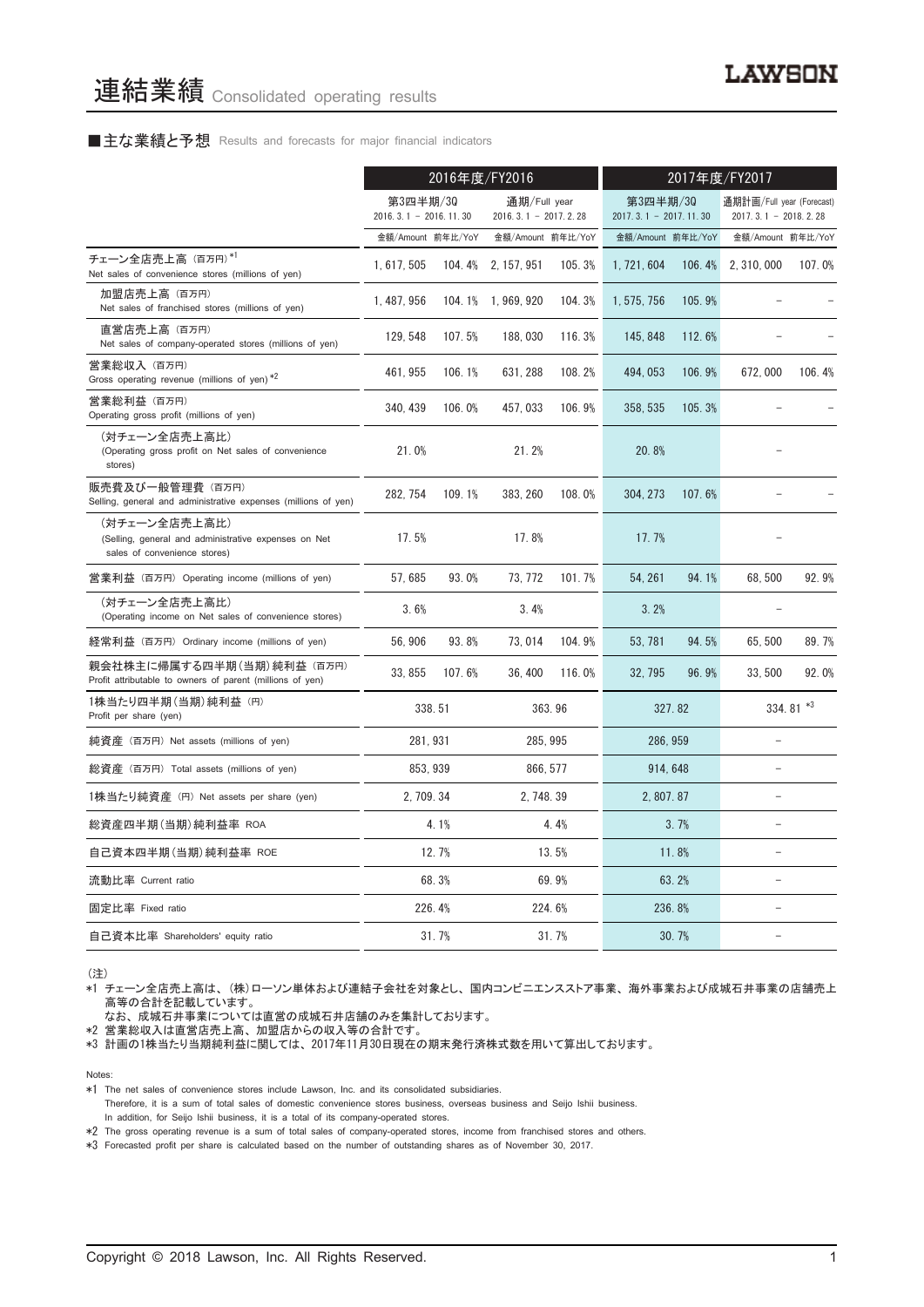# 連結業績 Consolidated operating results

#### ■連結損益計算書 Consolidated statement of income

|                                                                       | 2016年度第3四半期累計期間          |         | 2017年度第3四半期累計期間         |         | 前年増減                |
|-----------------------------------------------------------------------|--------------------------|---------|-------------------------|---------|---------------------|
|                                                                       | $2016.3.1 - 2016.11.30$  |         | $2017.3.1 - 2017.11.30$ |         | Increase (Decrease) |
|                                                                       | 百万円/Millions of yen      | 前年比/YoY | 百万円/Millions of yen     | 前年比/YoY | 百万円/Millions of yen |
| A. 営業総収入 Gross operating revenue<br>$B + E$                           | 461.955                  | 106.1%  | 494, 053                | 106.9%  | 32,097              |
| B. 売上高 Net sales *1                                                   | 176.718                  | 106.1%  | 196, 419                | 111.1%  | 19, 701             |
| C. 売上原価 Cost of sales*2                                               | 121.516                  | 106.4%  | 135, 518                | 111.5%  | 14,002              |
| D. 売上総利益 Gross profit *3<br>$B - C$                                   | 55.201                   | 105.5%  | 60.901                  | 110.3%  | 5,699               |
| $F + G$<br>E. 営業収入 Operating revenues                                 | 285, 237                 | 106.1%  | 297, 633                | 104.3%  | 12,396              |
| F. 加盟店からの収入 Income from franchised stores                             | 208, 907                 | 105.1%  | 219, 975                | 105.3%  | 11,067              |
| G. その他の営業収入 Other operating revenue                                   | 76, 329                  | 108.6%  | 77,658                  | 101.7%  | 1,328               |
| H. 営業総利益 Operating gross profit<br>$A - C = D + E$                    | 340, 439                 | 106.0%  | 358, 535                | 105.3%  | 18,095              |
| I. 販売費及び一般管理費 Selling, general and administrative expenses            | 282, 754                 | 109.1%  | 304, 273                | 107.6%  | 21,519              |
| J. 営業利益 Operating income<br>$H - I$                                   | 57.685                   | 93.0%   | 54, 261                 | 94.1%   | $-3,423$            |
| 営業外収益 Non-operating income                                            | 2,997                    | 129.9%  | 2,865                   | 95.6%   | $-131$              |
| 営業外費用 Non-operating expenses                                          | 3,776                    | 102.4%  | 3,346                   | 88.6%   | $-429$              |
| 経常利益 Ordinary income                                                  | 56,906                   | 93.8%   | 53, 781                 | 94.5%   | $-3, 125$           |
| 特別利益 Extraordinary income                                             | $\overline{\phantom{0}}$ |         | 302                     |         | 302                 |
| 特別損失 Extraordinary losses                                             | 3,391                    | 42.7%   | 3, 292                  | 97.1%   | $-99$               |
| 税金等調整前四半期純利益 Profit before income taxes                               | 53, 514                  | 99.8%   | 50, 791                 | 94.9%   | $-2, 723$           |
| 法人税、住民税及び事業税 Income taxes - current                                   | 13,944                   | 89.3%   | 14,064                  | 100.9%  | 120                 |
| 法人税等調整額 Income taxes - deferred                                       | 5,098                    | 85.6%   | 3,653                   | 71.7%   | $-1,445$            |
| 四半期純利益 Profit                                                         | 34.472                   | 107.6%  | 33,073                  | 95.9%   | $-1,398$            |
| 非支配株主に帰属する四半期純利益<br>Profit attribiutable to non-controlling interests | 617                      | 108.0%  | 277                     | 45.0%   | $-339$              |
| 親会社株主に帰属する四半期純利益<br>Profit attributable to owners of parent           | 33.855                   | 107.6%  | 32.795                  | 96.9%   | $-1,059$            |

#### ■販売費及び一般管理費の主な明細 Selling, general and administrative expenses

|                                                          |                             | 2016年度第3四半期累計期間 |                             | 2017年度第3四半期累計期間 |                     |
|----------------------------------------------------------|-----------------------------|-----------------|-----------------------------|-----------------|---------------------|
|                                                          | $2016, 3, 1 - 2016, 11, 30$ |                 | $2017, 3, 1 - 2017, 11, 30$ |                 | Increase (Decrease) |
|                                                          | 百万円/Millions of yen         | 前年比/YoY         | 百万円/Millions of yen         | 前年比/YoY         | 百万円/Millions of yen |
| 地代家賃 Rents                                               | 85,083                      | 105.7%          | 92.274                      | 108.5%          | 7.190               |
| 人件費 Personnel expenses                                   | 53.493                      | 104.6%          | 59.079                      | 110.4%          | 5,585               |
| 有形固定資産減価償却費 Depreciation of property and store equipment | 33.272                      | 110.6%          | 34.872                      | 104.8%          | 1,599               |
| 広告宣伝費 Advertising expenses                               | 24.384                      | 120.3%          | 20, 877                     | 85.6%           | $-3.507$            |
| 販売手数料 Sales commission                                   | 22.272                      | 117.4%          | 28.905                      | 129.8%          | 6,632               |
| その他 Other                                                | 64.246                      | 110.2%          | 68.265                      | 106.3%          | 4.018               |
| 合計 Total                                                 | 282.754                     | 109.1%          | 304.273                     | 107.6%          | 21.519              |

(注)

\*1「売上高」は、直営店売上高、Eコマース売上高、卸売事業売上高等の合計です。

\*2「売上原価」は、商品売上原価です。

\*3「売上総利益」は、商品売上総利益です。

Notes:

\*1 Net sales of company-operated stores, e-commerce business, wholesale business and others.

\*2 Cost of goods sold.

\*3 Gross profit on goods sales.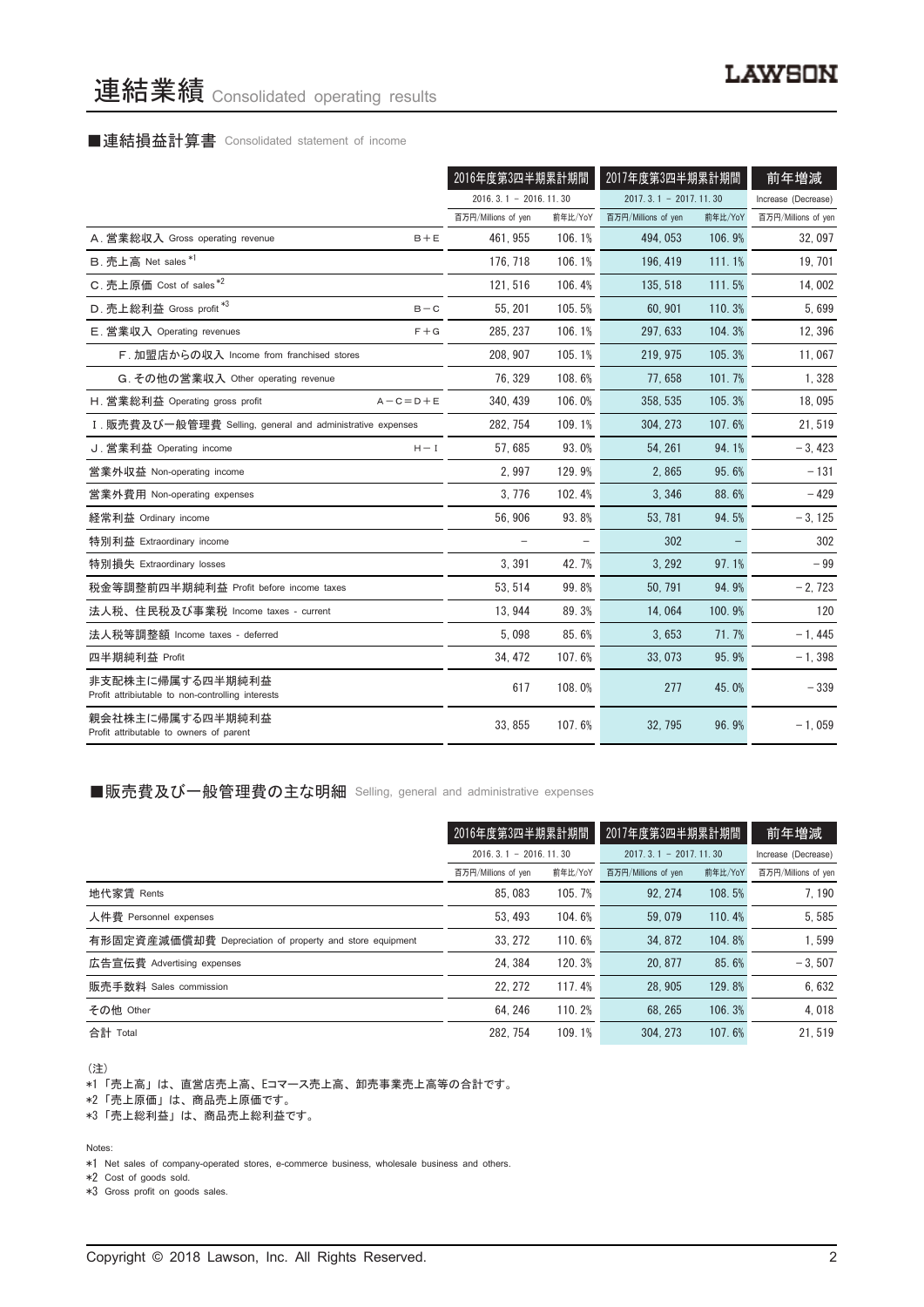#### ■投融資の状況 Capital expenditure

|                                                                | 2016年度第3四半期累計期間         | 2017年度第3四半期累計期間         | 前年増減                | 2017年度計画                           |
|----------------------------------------------------------------|-------------------------|-------------------------|---------------------|------------------------------------|
|                                                                | $2016.3.1 - 2016.11.30$ | $2017.3.1 - 2017.11.30$ | Increase (Decrease) | Forecasts / 2017. 3.1 - 2018. 2.28 |
|                                                                | 百万円/Millions of yen     | 百万円/Millions of yen     | 百万円/Millions of yen | 百万円/Millions of yen                |
| 新店投資 New store investments                                     | 34, 291                 | 43, 856                 | 9,565               | 69,000                             |
| 既存店投資<br>Existing store investments                            | 4,739                   | 3,739                   | $-999$              | 8,500                              |
| システム関連投資<br>IT - related investments                           | 14, 455                 | 13, 101                 | $-1, 354$           | 18,000                             |
| その他 Other                                                      | 1,066                   | 5,007                   | 3,941               | 5,500                              |
| 投資小計 Subtotal                                                  | 54, 552                 | 65, 705                 | 11, 152             | 101,000                            |
| 出資·融資<br>Investments and advances                              | 1, 211                  | 430                     | $-781$              | 5,000                              |
| リース Leases*                                                    | 32, 598                 | 33, 967                 | 1,369               | 63,000                             |
| 合計 Total                                                       | 88, 362                 | 100, 103                | 11, 740             | 169,000                            |
| 有形固定資産減価償却費<br>Depreciation of property and store<br>equipment | 33, 352                 | 34, 947                 | 1,595               | 47,700                             |
| 無形固定資産償却費<br>Amortization of intangible assets                 | 7,718                   | 7,706                   | $-11$               | 11,900                             |
| 減価償却費合計<br>Total depreciation and amortization                 | 41,070                  | 42, 654                 | 1,583               | 59,600                             |

<sup>(</sup>注)

、----<br>\* リース債務の返済による支出は、2016年度第3四半期累計期間は22,149百万円、2017年度第3四半期累計期間は25,104百万円です。

\* The amount of repayments of lease obligations (consolidated) is 22,149 millions of yen in the third quarter of fiscal year 2016 and 25,104 millions of yen in the third quarter of fiscal year 2017.

#### ■のれんの状況 Goodwill

|                                                       | 2016年度第3四半期累計期間             |         | 2017年度第3四半期累計期間         |         | 前年増減                |
|-------------------------------------------------------|-----------------------------|---------|-------------------------|---------|---------------------|
|                                                       | $2016, 3, 1 - 2016, 11, 30$ |         | $2017.3.1 - 2017.11.30$ |         | Increase (Decrease) |
|                                                       | 百万円/Millions of yen         | 前年比/YoY | 百万円/Millions of yen     | 前年比/YoY | 百万円/Millions of yen |
| のれん償却額<br>Amortization of goodwill                    |                             |         |                         |         |                     |
| 国内コンビニエンスストア事業<br>Domestic convenience store business | 573                         | 130.3%  | 1.023                   | 178.4%  | 449                 |
| 成城石井事業<br>Seijo Ishii business                        | 1.077                       | 100.0%  | 1.077                   | 100.0%  |                     |
| エンタテイメント関連事業<br>Entertainment-related business        | 376                         | 81.9%   | 376                     | 100.0%  |                     |
| その他 Other business                                    | 67                          | 87.4%   | 44                      | 66.5%   | $-22$               |
| 合計 Total                                              | 2.095                       | 102.0%  | 2.522                   | 120.4%  | 427                 |

| 2016年度<br>2017年度第3四半期<br>2016年度末からの増減<br>(2017年11月30日現在)<br><u>(2017年2月28日現在)</u><br>FY2016 (As of 2017.2.28)<br>FY2017 (As of 2017, 11, 30)<br>Increase (Decrease) from 2017. 2. 28<br>百万円/Millions of yen<br>前年比/YoY<br>百万円/Millions of yen<br>前年比/YoY<br>百万円/Millions of yen<br>当期末残高<br>Balance of goodwill at end of period<br>国内コンビニエンスストア事業<br>11.269<br>131.2%<br>10.286<br>91.3%<br>$-982$<br>Domestic convenience store business<br>成城石井事業<br>25.270<br>95.7%<br>$-1.077$<br>93.8%<br>24, 192<br>Seijo Ishii business<br>エンタテイメント関連事業<br>8.690<br>95.7%<br>94.5%<br>8.314<br>$-376$<br>Entertainment-related business<br>770<br>94.9%<br>812<br>51.4%<br>$-41$<br>その他 Other business<br>合計 Total<br>$-2.478$<br>46.041<br>99.4%<br>43.563<br>94.6% |  |  |  |  |  |
|--------------------------------------------------------------------------------------------------------------------------------------------------------------------------------------------------------------------------------------------------------------------------------------------------------------------------------------------------------------------------------------------------------------------------------------------------------------------------------------------------------------------------------------------------------------------------------------------------------------------------------------------------------------------------------------------------------------------------------------------------------------|--|--|--|--|--|
|                                                                                                                                                                                                                                                                                                                                                                                                                                                                                                                                                                                                                                                                                                                                                              |  |  |  |  |  |
|                                                                                                                                                                                                                                                                                                                                                                                                                                                                                                                                                                                                                                                                                                                                                              |  |  |  |  |  |
|                                                                                                                                                                                                                                                                                                                                                                                                                                                                                                                                                                                                                                                                                                                                                              |  |  |  |  |  |
|                                                                                                                                                                                                                                                                                                                                                                                                                                                                                                                                                                                                                                                                                                                                                              |  |  |  |  |  |
|                                                                                                                                                                                                                                                                                                                                                                                                                                                                                                                                                                                                                                                                                                                                                              |  |  |  |  |  |
|                                                                                                                                                                                                                                                                                                                                                                                                                                                                                                                                                                                                                                                                                                                                                              |  |  |  |  |  |
|                                                                                                                                                                                                                                                                                                                                                                                                                                                                                                                                                                                                                                                                                                                                                              |  |  |  |  |  |
|                                                                                                                                                                                                                                                                                                                                                                                                                                                                                                                                                                                                                                                                                                                                                              |  |  |  |  |  |
|                                                                                                                                                                                                                                                                                                                                                                                                                                                                                                                                                                                                                                                                                                                                                              |  |  |  |  |  |

Copyright © 2018 Lawson, Inc. All Rights Reserved. 3

Note: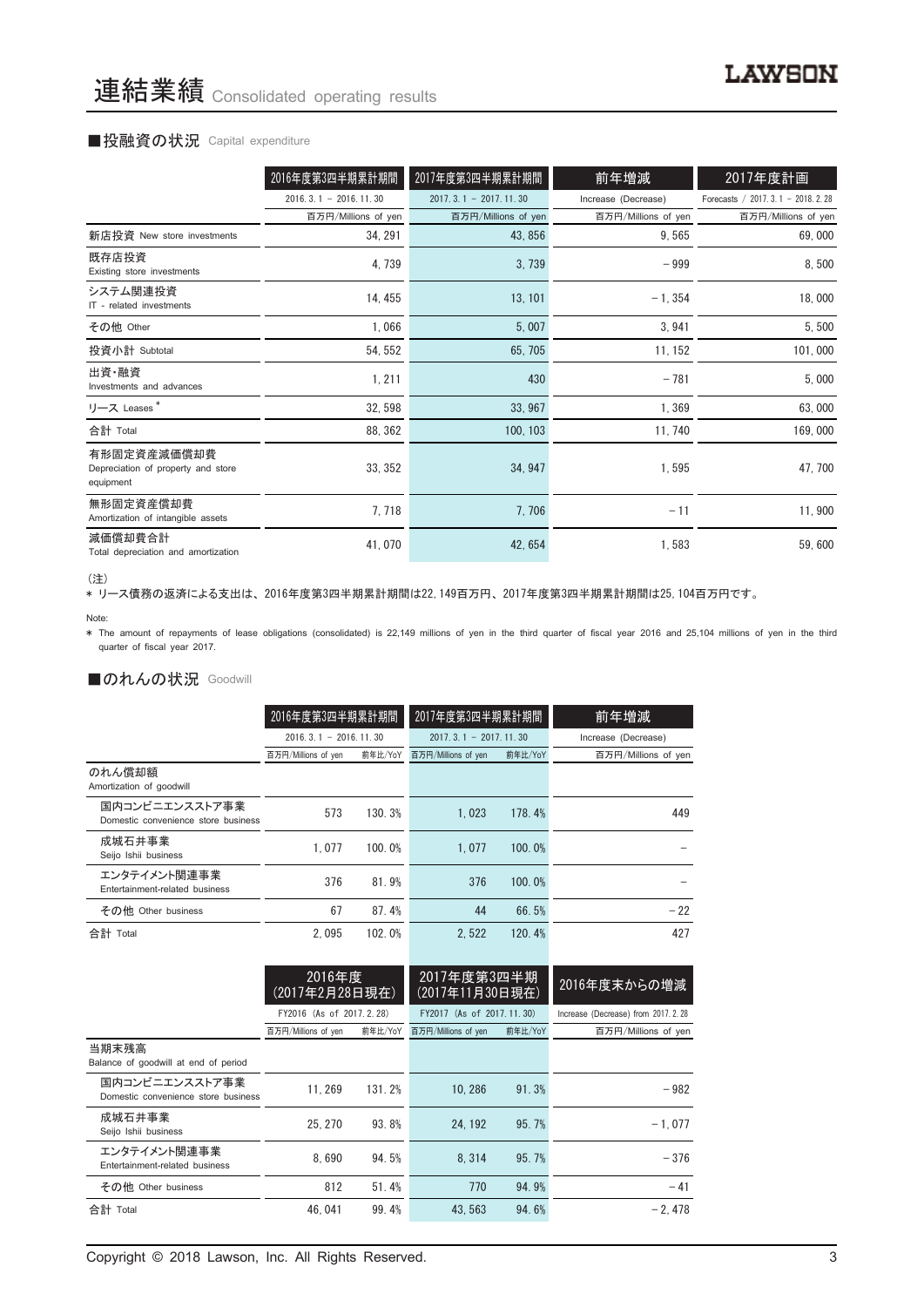# ■連結貸借対照表 Consolidated balance sheet

|                                                                            | 2016年度<br>(2017年2月28日現在) | 2017年度第3四半期<br>(2017年11月30日現在) | 2016年度末からの増減                       |
|----------------------------------------------------------------------------|--------------------------|--------------------------------|------------------------------------|
|                                                                            | FY2016 (As of 2017.2.28) | FY2017 (As of 2017.11.30)      | Increase (Decrease) from 2017.2.28 |
| [資産の部 Assets]                                                              | 百万円/Millions of yen      | 百万円/Millions of yen            | 百万円/Millions of yen                |
| 流動資産 Current assets                                                        | 249, 278                 | 249, 287                       | 9                                  |
| 現金及び預金 Cash and deposits                                                   | 68, 115                  | 46.709                         | $-21,405$                          |
| 加盟店貸勘定 Accounts receivable - due from franchised stores                    | 39, 982                  | 45, 266                        | 5, 284                             |
| リース債権 Lease receivables                                                    | 12, 336                  | 12, 939                        | 603                                |
| 商品 Merchandise                                                             | 18, 130                  | 20, 045                        | 1,914                              |
| 未収入金 Accounts receivable - other                                           | 78, 363                  | 85, 844                        | 7,480                              |
| 繰延税金資産 Deferred tax assets                                                 | 3,907                    | 2,973                          | $-933$                             |
| その他 Other                                                                  | 28, 493                  | 35, 543                        | 7,049                              |
| 貸倒引当金 Allowance for doubtful accounts                                      | $-50$                    | $-34$                          | 15                                 |
| 固定資産 Non-current assets                                                    | 617, 299                 | 665, 360                       | 48, 061                            |
| 有形固定資産 Property and store equipment                                        | 324, 510                 | 349, 647                       | 25, 136                            |
| ・建物及び構築物 Buildings and structures                                          | 183, 747                 | 196, 468                       | 12, 720                            |
| •工具、器具及び備品 Tools, furniture and fixtures                                   | 18, 581                  | 17, 764                        | $-817$                             |
| •リース資産 Leased assets                                                       | 110, 472                 | 122, 578                       | 12, 106                            |
| •その他 Other                                                                 | 11, 708                  | 12,835                         | 1, 127                             |
| 無形固定資産 Intangible assets                                                   | 94,800                   | 108, 520                       | 13, 720                            |
| ・ソフトウエア Software                                                           | 37, 567                  | 45, 304                        | 7,737                              |
| ・のれん Goodwill                                                              | 46, 041                  | 43, 563                        | $-2,478$                           |
| ・商標権 Trademark right                                                       | 10.691                   | 10.231                         | $-460$                             |
| •その他 Other                                                                 | 499                      | 9, 421                         | 8,921                              |
| 投資その他の資産 Investments and other assets                                      | 197, 988                 | 207, 192                       | 9, 204                             |
| ・長期貸付金 Long-term loans receivable                                          | 44, 495                  | 45, 887                        | 1,392                              |
| ・差入保証金 Guarantee deposits                                                  | 95, 594                  | 98, 477                        | 2,883                              |
| ・繰延税金資産 Deferred tax assets                                                | 23, 138                  | 20, 877                        | $-2, 261$                          |
| •その他 Other                                                                 | 35.728                   | 42, 975                        | 7, 246                             |
| •貸倒引当金 Allowance for doubtful accounts                                     | $-968$                   | $-1,025$                       | $-57$                              |
| 資産合計 Total assets                                                          | 866, 577                 | 914, 648                       | 48,070                             |
| 有形固定資産の減価償却累計額<br>Accumulated depreciation of property and store equipment | 294, 350                 | 313, 300                       | 18, 949                            |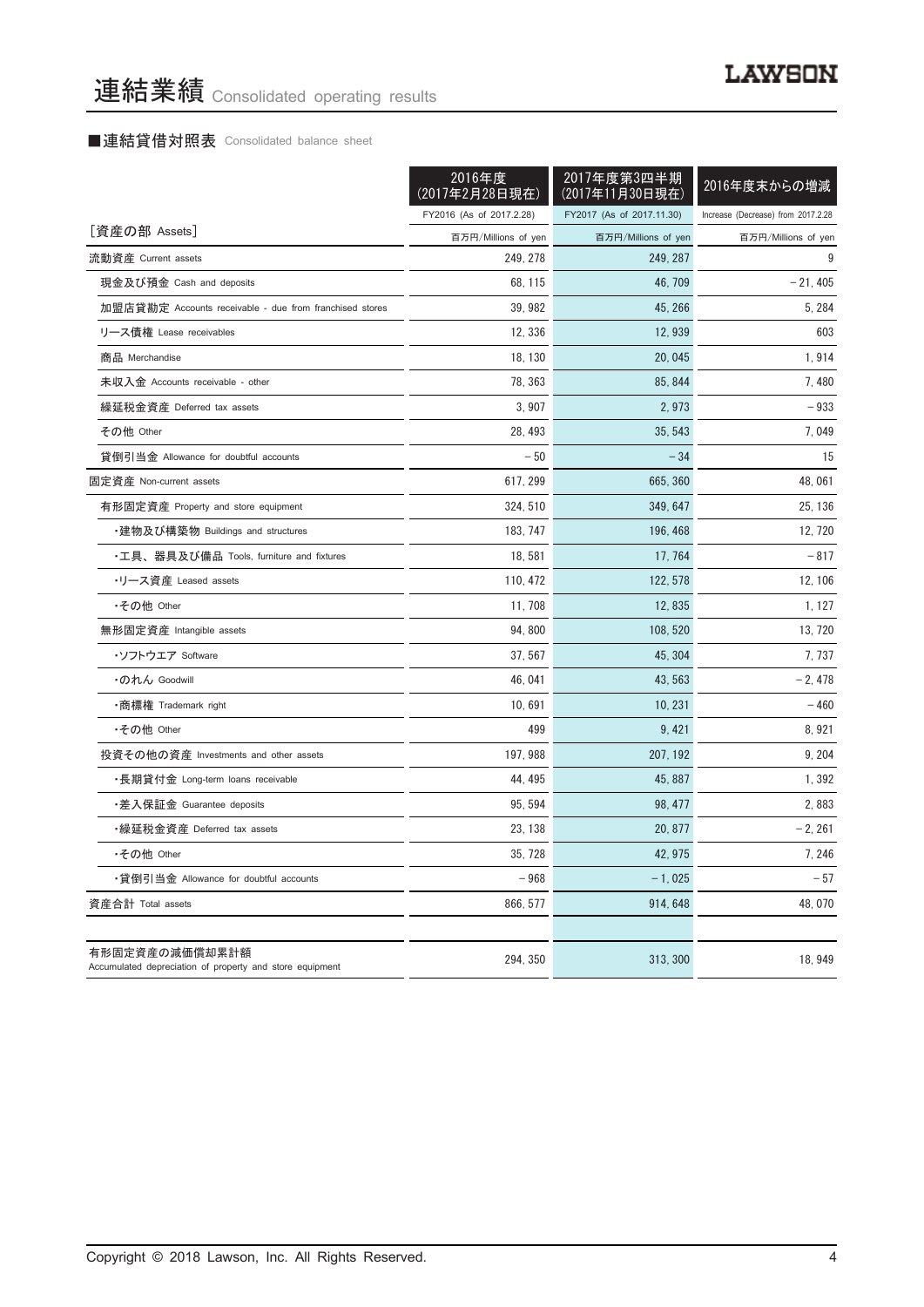### ■連結貸借対照表 Consolidated balance sheet

|                                                                                                                 | 2016年度<br>(2017年2月28日現在) | 2017年度第3四半期<br>(2017年11月30日現在) | 2016年度末からの増減                       |
|-----------------------------------------------------------------------------------------------------------------|--------------------------|--------------------------------|------------------------------------|
|                                                                                                                 | FY2016 (As of 2017.2.28) | FY2017 (As of 2017.11.30)      | Increase (Decrease) from 2017.2.28 |
| [負債の部 Liabilities]                                                                                              | 百万円/Millions of yen      | 百万円/Millions of yen            | 百万円/Millions of yen                |
| 流動負債 Current liabilities                                                                                        | 356, 783                 | 394, 187                       | 37, 404                            |
| 買掛金 Accounts payable - trade                                                                                    | 110, 834                 | 128, 299                       | 17, 465                            |
| 短期借入金 Short-term loans payable                                                                                  | 31, 180                  | 26, 240                        | $-4,940$                           |
| 1年内返済予定の長期借入金<br>Current portion of long-term loans payable                                                     | 575                      | 575                            |                                    |
| リース債務 Lease obligations                                                                                         | 28,012                   | 31,519                         | 3,506                              |
| 未払金 Accounts payable - other                                                                                    | 59, 734                  | 64, 303                        | 4,568                              |
| 未払法人税等 Income taxes payable                                                                                     | 9,876                    | 6, 194                         | $-3,682$                           |
| 預り金 Deposits received                                                                                           | 103, 156                 | 121, 588                       | 18, 432                            |
| 賞与引当金 Provision for bonuses                                                                                     | 3, 427                   | 2.731                          | $-695$                             |
| その他 Other                                                                                                       | 9,985                    | 12, 735                        | 2, 750                             |
| 固定負債 Non-current liabilities                                                                                    | 223, 798                 | 233, 501                       | 9, 702                             |
| 長期借入金 Long-term loans payable                                                                                   | 56, 703                  | 56,039                         | $-664$                             |
| リース債務 Lease obligations                                                                                         | 99, 983                  | 108, 128                       | 8, 144                             |
| 繰延税金負債 Deferred tax liabilities                                                                                 | 957                      | 2,072                          | 1, 114                             |
| 役員退職慰労引当金<br>Provision for retirement benefits to executive officers and audit and<br>supervisory board members | 332                      | 334                            | 2                                  |
| 退職給付に係る負債 Net defined benefit liability                                                                         | 13,083                   | 13,614                         | 531                                |
| 資産除去債務 Asset retirement obligations                                                                             | 26, 958                  | 28, 296                        | 1,338                              |
| その他 Other                                                                                                       | 25, 779                  | 25, 015                        | $-764$                             |
| 負債合計 Total liabilities                                                                                          | 580, 581                 | 627, 688                       | 47, 106                            |
| [純資産の部 Net assets]                                                                                              |                          |                                |                                    |
| 株主資本 Shareholders' equity                                                                                       | 271, 541                 | 276, 289                       | 4, 747                             |
| 資本金 Capital stock                                                                                               | 58, 506                  | 58.506                         |                                    |
| 資本剰余金 Capital surplus                                                                                           | 49,083                   | 46, 689                        | $-2, 394$                          |
| 利益剰余金 Retained earnings                                                                                         | 165, 162                 | 172, 134                       | 6,972                              |
| 自己株式 Treasury shares                                                                                            | $-1, 210$                | $-1,041$                       | 169                                |
| その他の包括利益累計額<br>Accumulated other comprehensive income                                                           | 3,338                    | 4,652                          | 1,313                              |
| その他有価証券評価差額金<br>Valuation difference on available-for-sale securities                                           | 274                      | 1,695                          | 1,420                              |
| 土地再評価差額金 Revaluation reserve for land                                                                           | $-618$                   | $-618$                         |                                    |
| 為替換算調整勘定 Foreign currency translation adjustments                                                               | 4,610                    | 4,390                          | $-220$                             |
| 退職給付に係る調整累計額<br>Remeasurements of defined benefit plans                                                         | $-927$                   | $-814$                         | 113                                |
| 新株予約権 Subscription rights to shares                                                                             | 314                      | 197                            | $-117$                             |
| 非支配株主持分 Non-controlling interests                                                                               | 10,800                   | 5, 821                         | $-4,979$                           |
| 純資産合計 Net assets                                                                                                | 285, 995                 | 286, 959                       | 963                                |
| 負債純資産合計 Liabilities and net assets                                                                              | 866, 577                 | 914, 648                       | 48,070                             |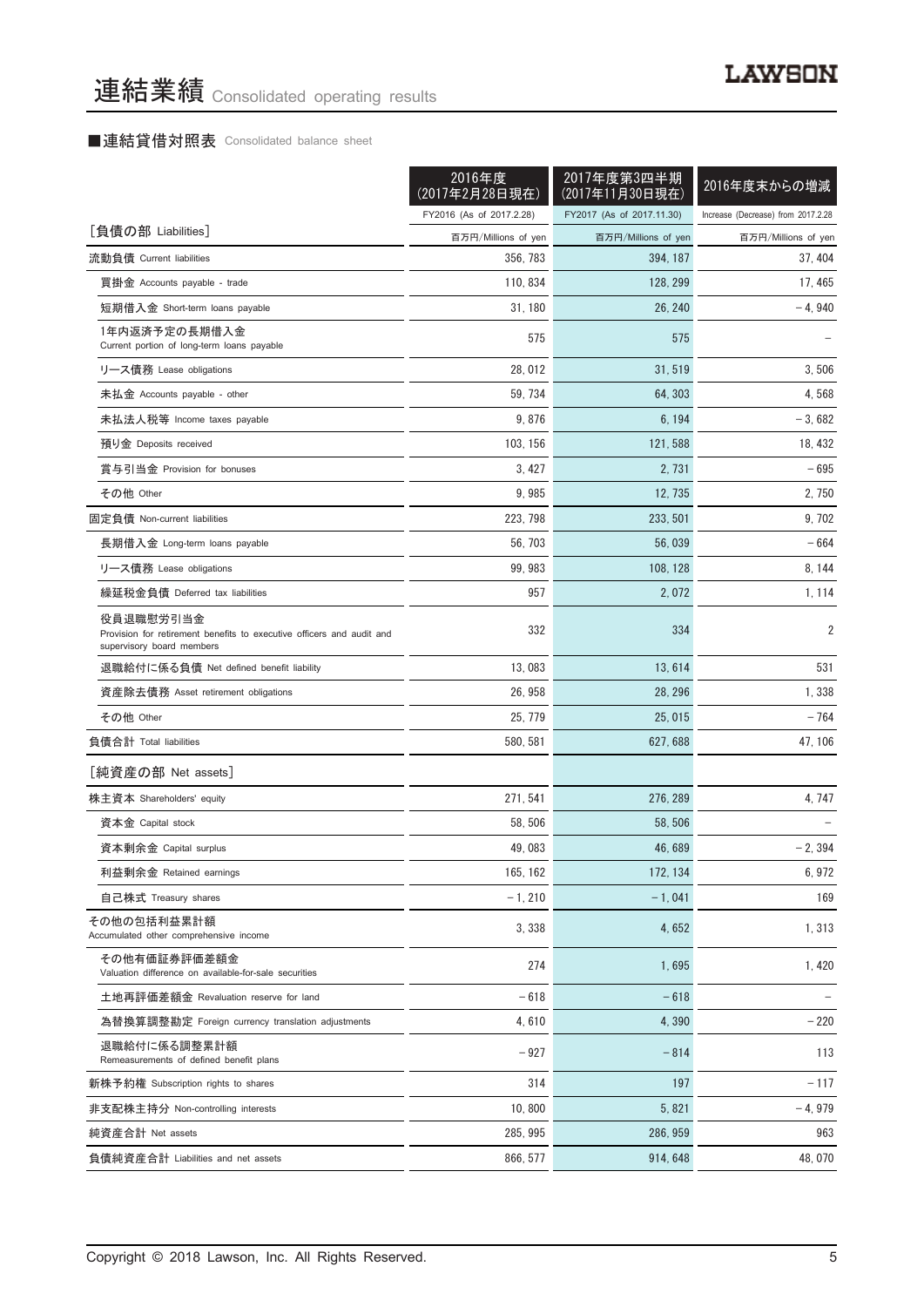■連結キャッシュ・フロー計算書 Consolidated statement of cash flows

|                                                                                   | 2016年度第3四半期累計期間         | 2017年度第3四半期累計期間         | 前年増減                |
|-----------------------------------------------------------------------------------|-------------------------|-------------------------|---------------------|
| Ⅰ.営業活動によるキャッシュ・フロー                                                                | $2016.3.1 - 2016.11.30$ | $2017.3.1 - 2017.11.30$ | Increase (Decrease) |
| I. Net cash provided by (used in) operating activities                            | 百万円/Millions of yen     | 百万円/Millions of yen     | 百万円/Millions of yen |
| 税金等調整前四半期純利益 Profit before income taxes                                           | 53, 514                 | 50, 791                 | $-2,723$            |
| 減価償却費 Depreciation                                                                | 41,070                  | 42, 654                 | 1,583               |
| 減損損失 Impairment loss                                                              | 686                     | 1.073                   | 386                 |
| 受取利息 Interest income                                                              | $-542$                  | $-540$                  | $\mathbf{1}$        |
| 支払利息 Interest expenses                                                            | 1,434                   | 1,485                   | 51                  |
| 固定資産除却損 Loss on retirement of non-current assets                                  | 2, 420                  | 1,962                   | $-458$              |
| 売上債権の増減額(マイナスは増加)<br>Decrease (increase) in notes and accounts receivable - trade | $-10, 135$              | $-5,268$                | 4,867               |
| 未収入金の増減額 (マイナスは増加)<br>Decrease (increase) in accounts receivable - other          | $-14,556$               | $-7,408$                | 7, 147              |
| 仕入債務の増減額(マイナスは減少)<br>Increase (decrease) in notes and accounts payable - trade    | 12, 291                 | 17, 369                 | 5,077               |
| 未払金の増減額(マイナスは減少)<br>Increase (decrease) in accounts payable - other               | 6, 220                  | 3, 722                  | $-2,497$            |
| 預り金の増減額(マイナスは減少)<br>Increase (decrease) in deposits received                      | 16, 139                 | 18, 429                 | 2, 289              |
| 退職給付に係る負債の増減額(マイナスは減少)<br>Increase (decrease) in net defined benefit liability    | 599                     | 529                     | $-70$               |
| その他 Other - net                                                                   | 3,763                   | 2,081                   | - 1, 682            |
| 小計 Subtotal                                                                       | 112.909                 | 126, 882                | 13, 973             |
| 利息の受取額 Interest income received                                                   | 540                     | 539                     | $-0$                |
| 利息の支払額 Interest expenses paid                                                     | $-1,442$                | $-1,467$                | $-25$               |
| 法人税等の支払額 Income taxes paid                                                        | $-17, 270$              | $-18, 294$              | $-1,024$            |
| 営業活動によるキャッシュ・フロー<br>Net cash provided by (used in) operating activities           | 94, 736                 | 107,660                 | 12,923              |
| Ⅱ. 投資活動によるキャッシュ・フロー<br>II. Net cash provided by (used in) investing activities    |                         |                         |                     |
| 有形固定資産の取得による支出<br>Purchase of property and store equipment                        | $-28, 813$              | $-29,887$               | $-1,074$            |
| 無形固定資産の取得による支出 Purchase of intangible assets                                      | $-14.085$               | $-13.039$               | 1,046               |
| 長期前払費用の取得による支出<br>Purchase of long-term prepaid expenses                          | $-2.716$                | $-8.290$                | $-5, 573$           |
| 事業譲受による支出 Payments for transfer of business                                       | $-4,469$                | $-8,862$                | $-4,392$            |
| その他 Other - net                                                                   | $-5, 147$               | $-5,631$                | $-483$              |
| 投資活動によるキャッシュ・フロー<br>Net cash provided by (used in) investing activities           | $-55.233$               | $-65.711$               | $-10.477$           |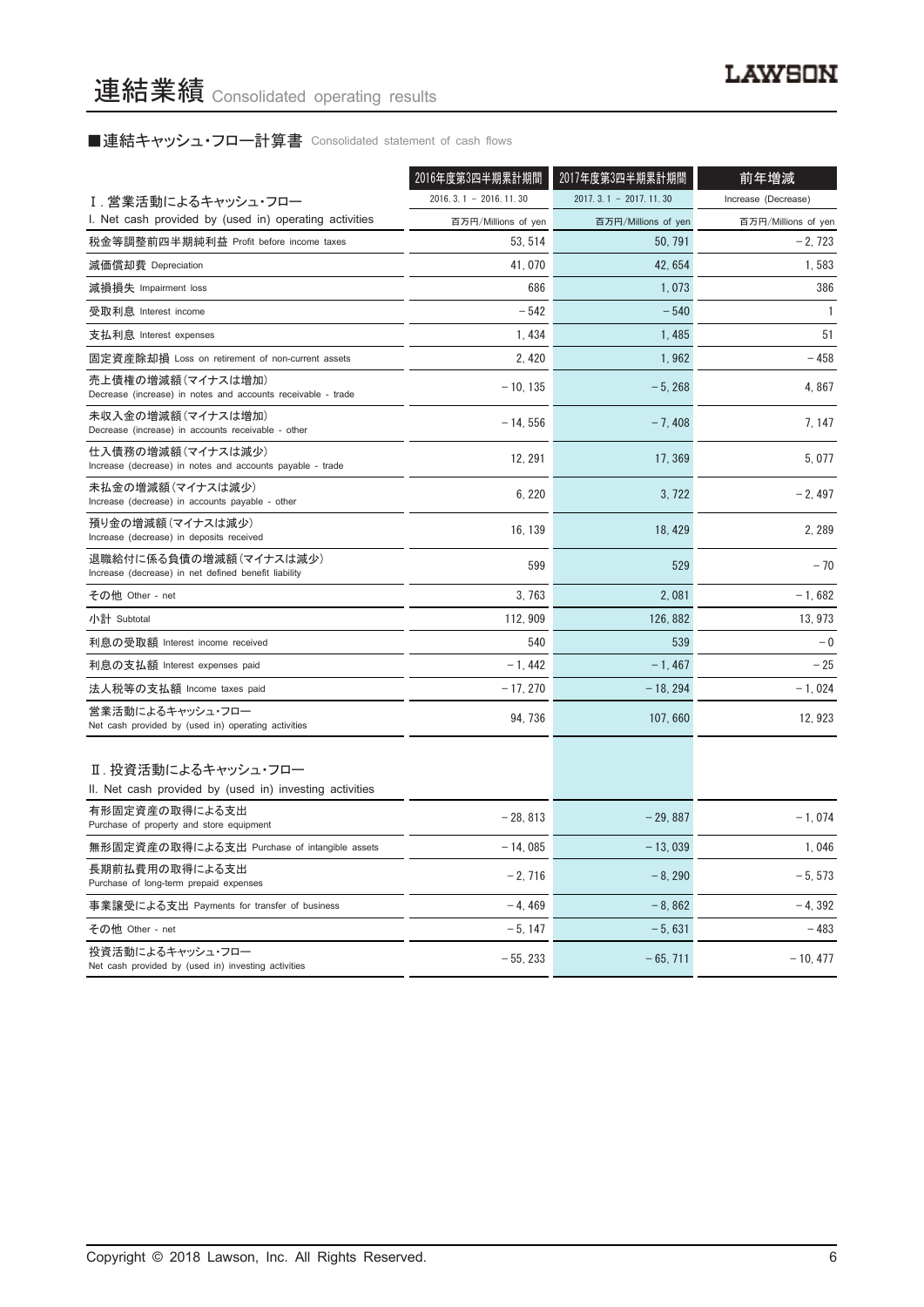# ■連結キャッシュ・フロー計算書 Consolidated statement of cash flows

|                                                                                                                                                      | 2016年度第3四半期累計期間         | 2017年度第3四半期累計期間             | 前年増減                |
|------------------------------------------------------------------------------------------------------------------------------------------------------|-------------------------|-----------------------------|---------------------|
| Ⅲ. 財務活動によるキャッシュ・フロー                                                                                                                                  | $2016.3.1 - 2016.11.30$ | $2017, 3, 1 - 2017, 11, 30$ | Increase (Decrease) |
| III. Net cash provided by (used in) financing activities                                                                                             | 百万円/Millions of yen     | 百万円/Millions of yen         | 百万円/Millions of yen |
| 短期借入金の純増減額 (マイナスは減少)<br>Net increase (decrease) in short-term loans payable                                                                          | $-780$                  | $-4.940$                    | $-4, 160$           |
| リース債務の返済による支出 Repayments of lease obligations                                                                                                        | $-22.149$               | $-25.104$                   | $-2,954$            |
| 配当金の支払額 Cash dividends paid                                                                                                                          | $-24,751$               | $-25, 258$                  | $-507$              |
| 連結の範囲の変更を伴わない子会社株式の取得による支出<br>Payments from changes in ownership interests in subsidiaries that<br>do not result in change in scope of consolidation | $-709$                  | $-7.799$                    | $-7,090$            |
| その他 Other - net                                                                                                                                      | 984                     | $-674$                      | $-1,658$            |
| 財務活動によるキャッシュ・フロー<br>Net cash provided by (used in) financing activities                                                                              | $-47, 405$              | $-63,776$                   | $-16, 370$          |
| Ⅳ. 現金及び現金同等物に係る換算差額<br>IV. Effect of exchange rate change on cash and cash<br>equivalents                                                            | $-903$                  | 75                          | 979                 |
| V. 現金及び現金同等物の増減額(マイナスは減少)<br>V. Net increase (decrease) in cash and cash equivalents                                                                 | $-8,805$                | $-21,751$                   | $-12,945$           |
| Ⅵ. 現金及び現金同等物の期首残高<br>VI. Cash and cash equivalents at beginning of period                                                                            | 69.793                  | 67.692                      | $-2.101$            |
| Ⅶ. 連結の範囲の変更に伴う現金及び現金同等物<br>の増減額(マイナスは減少)<br>VII. Increase (decrease) in cash and cash equivalents<br>resulting from change of scope of consolidation | 335                     | 765                         | 429                 |
| Ⅷ. 現金及び現金同等物の四半期末残高<br>VIII. Cash and cash equivalents at end of period                                                                              | 61, 322                 | 46, 705                     | $-14, 617$          |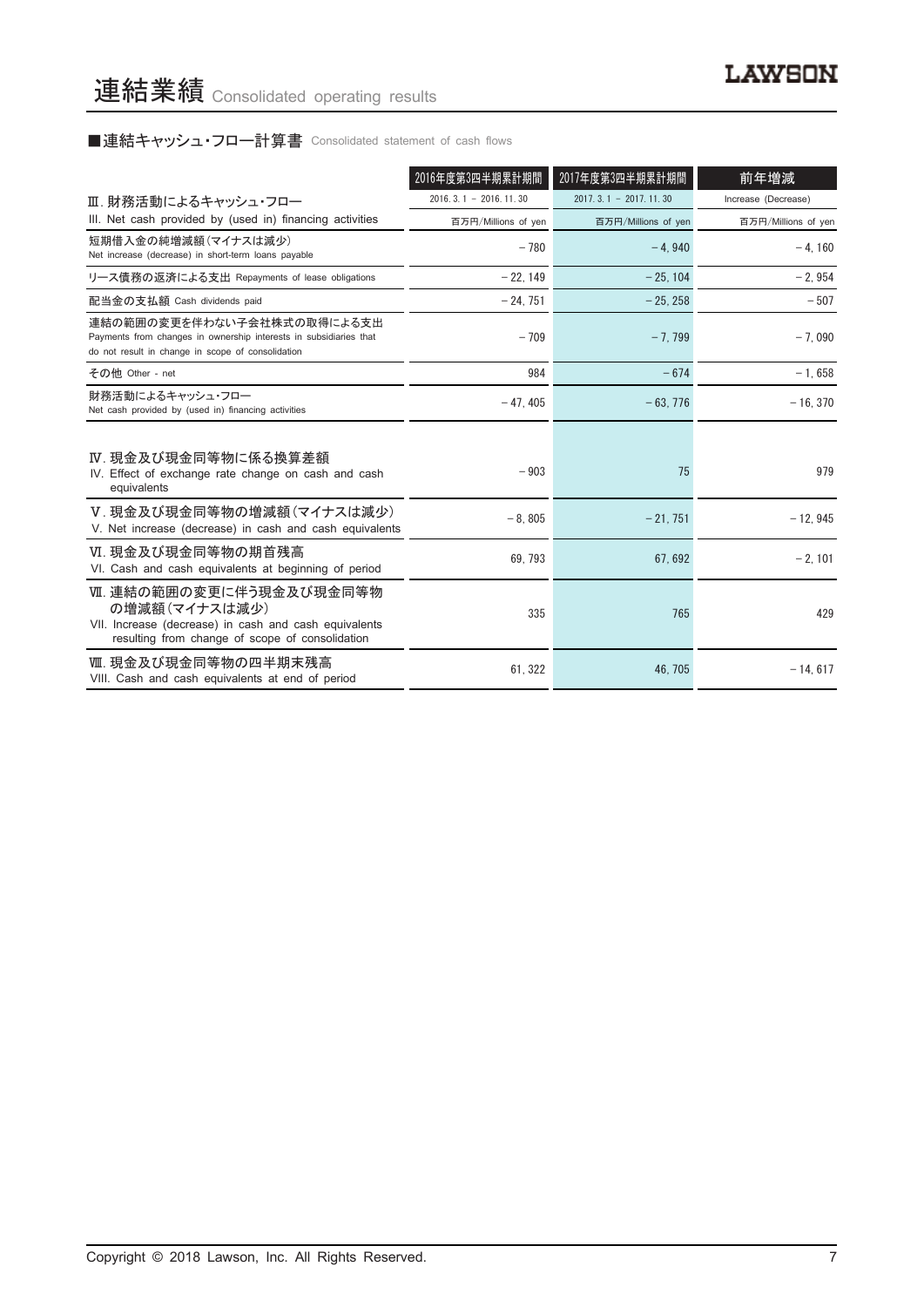#### ■主な関係会社の状況 Main subsidiaries and equity method affiliates

| 1. 連結子会社                             | (株)ローソンストア100 *2                                  |                                                                                              |                                | (株) 成城石井 *3                                                                                         |                                                                                       |                                |  |
|--------------------------------------|---------------------------------------------------|----------------------------------------------------------------------------------------------|--------------------------------|-----------------------------------------------------------------------------------------------------|---------------------------------------------------------------------------------------|--------------------------------|--|
| 1. Consolidated subsidiaries         |                                                   | Lawson Store100, Inc.                                                                        |                                | SEIJO ISHII CO., LTD.                                                                               |                                                                                       |                                |  |
| 設立日 Date of establishment            |                                                   | 2013年11月 2013.11                                                                             |                                | 1927年2月 1927.2                                                                                      |                                                                                       |                                |  |
| 決算月 Fiscal year end                  |                                                   | 2月 February                                                                                  |                                | $2$ 月 February                                                                                      |                                                                                       |                                |  |
| グループ出資比率 Share of group companies *1 |                                                   | 100.0%                                                                                       |                                |                                                                                                     | 100.0%                                                                                |                                |  |
| 事業内容 Business activities             |                                                   | 「ローソンストア100」の店舗運営<br>及び指導並びに商品関連事業<br>Store operation and merchandising function of          |                                |                                                                                                     | 食品総合小売業、輸入、卸売、食品製造<br>及び飲食店の事業<br>Food retailing, import, wholesale, food manufacture |                                |  |
|                                      |                                                   | LAWSON STORE100                                                                              |                                |                                                                                                     | and restaurant operations business                                                    |                                |  |
| 他出資者 Other shareholders              |                                                   |                                                                                              | $\overline{\phantom{0}}$       |                                                                                                     |                                                                                       |                                |  |
|                                      | 2016. 3-2016. 11 2017. 3-2017. 11 2016. 3-2017. 2 |                                                                                              | 百万円/Millions of yen            |                                                                                                     | 2016. 1-2016. 9 2017. 3-2017. 11 2016. 1-2017. 2                                      | 百万円/Millions of yen            |  |
| チェーン全店売上高 Total net sales            | 33, 249                                           | 30, 948                                                                                      | 43, 305                        | 50, 183                                                                                             | 54, 778                                                                               | 79, 572                        |  |
| 営業総収入 Gross operating revenue        | 36, 750                                           | 34, 271                                                                                      | 48, 111                        | 53, 364                                                                                             | 59, 490                                                                               | 85, 824                        |  |
| 営業利益 Operating income                | 314                                               | $-197$                                                                                       | 545                            | 4, 420                                                                                              | 5,081                                                                                 | 7,795                          |  |
| 経常利益 Ordinary income                 | 320                                               | $-198$                                                                                       | 551                            | 4,353                                                                                               | 5,084                                                                                 | 7,693                          |  |
| 当期純利益 Profit                         | 232                                               | $-214$                                                                                       | 441                            | 2,377                                                                                               | 2,792                                                                                 | 4,616                          |  |
|                                      |                                                   | (株)ローソンHMVエンタテイメント                                                                           |                                | (株)ローソン・エイティエム・ネットワークス                                                                              |                                                                                       |                                |  |
|                                      |                                                   | Lawson HMV Entertainment, Inc.                                                               |                                |                                                                                                     | Lawson ATM Networks, Inc.                                                             |                                |  |
| 設立日 Date of establishment            |                                                   | 1992年7月 1992.7                                                                               |                                |                                                                                                     | 2001年5月 2001.5                                                                        |                                |  |
| 決算月 Fiscal year end                  |                                                   | 2月 February                                                                                  |                                | 2月 February                                                                                         |                                                                                       |                                |  |
| グループ出資比率 Share of group companies *1 |                                                   | 100.0%                                                                                       |                                |                                                                                                     | 95.0%                                                                                 |                                |  |
|                                      |                                                   | チケット販売・情報提供サービス業、                                                                            |                                |                                                                                                     |                                                                                       |                                |  |
| 事業内容 Business activities             |                                                   | 音楽・映像ソフトの販売<br>Ticket sales, e-commerce, advertising sales<br>and other marketing activities |                                | 現金自動預入払出機の運営<br>Operation of ATMs                                                                   |                                                                                       |                                |  |
| 他出資者 Other shareholders              |                                                   |                                                                                              |                                | 株式会社三菱東京UFJ銀行<br>The Bank of Tokyo-Mitsubishi UFJ, Ltd.                                             |                                                                                       | 5.0%                           |  |
|                                      |                                                   |                                                                                              |                                | 2016. 3-2016. 11 2017. 3-2017. 11 2016. 3-2017. 2 2016. 3-2016. 11 2017. 3-2017. 11 2016. 3-2017. 2 |                                                                                       |                                |  |
| 営業総収入 Gross operating revenue        | 37, 170                                           | 39,480                                                                                       | 百万円/Millions of yen<br>50, 423 | 19, 384                                                                                             | 20, 555                                                                               | 百万円/Millions of yen<br>25, 722 |  |
| 営業利益 Operating income                | 1,357                                             | 1,329                                                                                        | 2, 119                         | 4,675                                                                                               | 4,325                                                                                 | 5,991                          |  |
| 経常利益 Ordinary income                 | 1,369                                             | 1,316                                                                                        | 2, 130                         | 4,533                                                                                               | 4, 189                                                                                | 5, 777                         |  |
| 当期純利益 Profit                         | 1,099                                             | 1,092                                                                                        | 1,466                          | 3,033                                                                                               | 2,889                                                                                 | 3,857                          |  |
|                                      |                                                   |                                                                                              |                                |                                                                                                     |                                                                                       | 台数/Unit                        |  |
| ATM設置台数 Number of ATMs installed     |                                                   |                                                                                              |                                | 11,634                                                                                              | 12, 423                                                                               | 11, 912                        |  |
|                                      |                                                   | (株)ベストプラクティス                                                                                 |                                |                                                                                                     | ユナイテッド・シネマ(株)                                                                         |                                |  |
|                                      |                                                   | BestPractice, Inc.                                                                           |                                |                                                                                                     | United Cinemas Co., Ltd.                                                              |                                |  |
| 設立日 Date of establishment            |                                                   | 2004年3月 2004.3                                                                               |                                |                                                                                                     | 1999年10月 1999.10                                                                      |                                |  |
| 決算月 Fiscal year end                  |                                                   | 2月 February                                                                                  |                                |                                                                                                     | 2月 February                                                                           |                                |  |
| グループ出資比率 Share of group companies    |                                                   | 100.0%                                                                                       |                                |                                                                                                     | 100.0%                                                                                |                                |  |
| 事業内容 Business activities             |                                                   | 店舗の経営の実態調査・分析業務<br>On-site inspections and analysis of store management                      |                                |                                                                                                     | 映画館の運営及び関連事業<br>Operation of movie theaters and related business                      |                                |  |
| 他出資者 Other shareholders              |                                                   |                                                                                              |                                |                                                                                                     |                                                                                       |                                |  |
|                                      | 2016. 3-2016. 11 2017. 3-2017. 11 2016. 3-2017. 2 |                                                                                              |                                |                                                                                                     | 2016. 3-2016. 11 2017. 3-2017. 11 2016. 3-2017. 2                                     |                                |  |
|                                      |                                                   |                                                                                              | 百万円/Millions of yen            |                                                                                                     |                                                                                       | 百万円/Millions of yen            |  |
| 営業総収入 Gross operating revenue        | 622                                               | 845                                                                                          | 804                            | 17, 154                                                                                             | 17,529                                                                                | 22, 637                        |  |
| 営業利益 Operating income                | $-82$<br>$-82$                                    | 41<br>42                                                                                     | $-140$                         | 2,189                                                                                               | 2, 193                                                                                | 2, 457                         |  |
| 経常利益 Ordinary income                 |                                                   |                                                                                              | - 140                          | 2, 162                                                                                              | 2,190                                                                                 | 2, 424                         |  |
| 当期純利益 Profit                         | $-82$                                             | 32                                                                                           | $-50$                          | 1,555<br>1,949<br>2, 137                                                                            |                                                                                       |                                |  |

(注)

\*1 グループ出資比率には、(株)ローソンからの出資のほか、グループ企業等からの出資を含みます。

\*2 ローソンストア100事業全体の営業利益(社内管理ベース)は、2017年度第3四半期累計で — 219百万円となっております。これは、(株)ローソンストア 100の営業利益に、(株)ローソンの担当事業本部による社内管理上の営業利益を合算して算出したものです。

\*3 設立日については、創業時点を記載しております。また、2016年度に決算月を12月から2月に変更しており、上表中の2016年度累計の数値は14か 月(2016年1月~2017年2月)の実績値となります。

Notes:

\*1 Share of group companies includes investments from group companies besides investments from Lawson, Inc.

016 According to our internal calculation, the combined operating income of LAWSON STORE100 business has made a total of -219 million yen in the third quarter of facel year 2016, the combined operating income of Lawson St

months (from January 2016 to February 2017).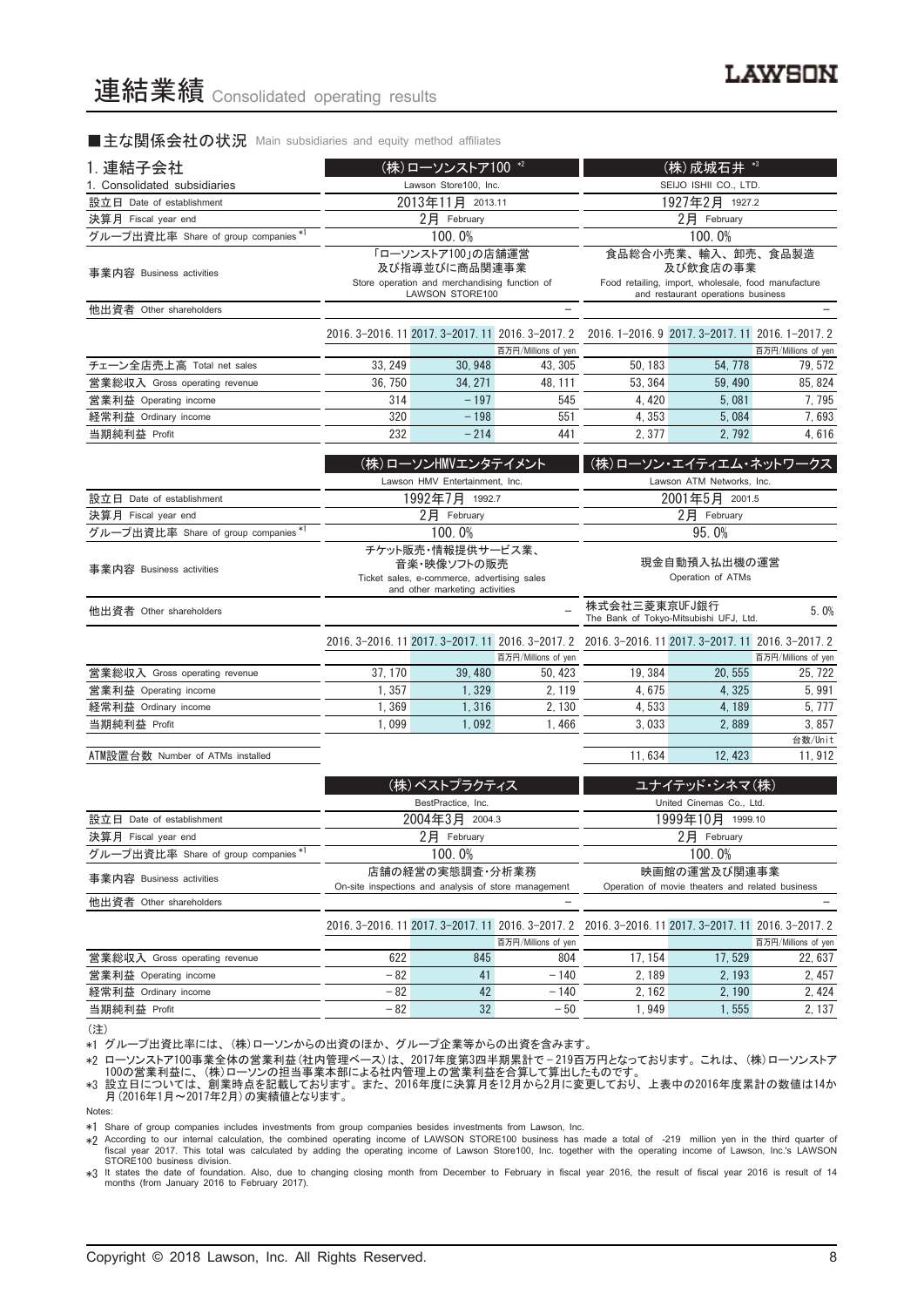#### ■主な関係会社の状況 Main subsidiaries and equity method affiliates

|                                      |                                                   | (株)ローソン山陰 *2           |                                                              |                                                                                                                                    | 上海羅森便利有限公司                                       | $*3$                           |
|--------------------------------------|---------------------------------------------------|------------------------|--------------------------------------------------------------|------------------------------------------------------------------------------------------------------------------------------------|--------------------------------------------------|--------------------------------|
|                                      |                                                   | Lawson Sanin, Inc.     |                                                              | Shanghai Lawson, Inc.                                                                                                              |                                                  |                                |
| 設立日 Date of establishment            |                                                   | 2016年9月 2016.9         |                                                              |                                                                                                                                    | 1996年2月 1996.2                                   |                                |
| 決算月 Fiscal year end                  |                                                   | 2月 February            |                                                              |                                                                                                                                    | 12月 December                                     |                                |
| グループ出資比率 Share of group companies*1  |                                                   | 70.0%                  |                                                              |                                                                                                                                    | 100.0%                                           |                                |
|                                      |                                                   | 山陰地方におけるコンビニエンスストア事業   |                                                              |                                                                                                                                    | 中国上海市及びその周辺における<br>コンビニエンスストア事業                  |                                |
| 事業内容 Business activities             |                                                   |                        | Lawson's chain-store development and operation in Sanin area |                                                                                                                                    | Lawson's chain-store development and operation   |                                |
|                                      |                                                   |                        |                                                              |                                                                                                                                    | in Shanghai and surrounding area, China          |                                |
| 他出資者 Other shareholders              | 株式会社ポプラ POPLAR Co.,Ltd.                           |                        | 30.0%                                                        |                                                                                                                                    |                                                  |                                |
|                                      | 2016. 9-2016. 11 2017. 3-2017. 11 2016. 9-2017. 2 |                        |                                                              |                                                                                                                                    | 2016. 1-2016. 9 2017. 1-2017. 9 2016. 1-2016. 12 |                                |
| チェーン全店売上高 Total net sales            | 3,759                                             | 38, 431                | 百万円/Millions of yen<br>15, 783                               | 13,032                                                                                                                             | 19,848                                           | 百万円/Millions of yen<br>20, 042 |
|                                      | 575                                               | 6,067                  | 2, 460                                                       | 8,301                                                                                                                              | 13, 417                                          |                                |
| 営業総収入 Gross operating revenue        | 82                                                |                        | $-56$                                                        |                                                                                                                                    | $-930$                                           | 13, 561                        |
| 営業利益 Operating income                | 82                                                | 569                    |                                                              | $-862$                                                                                                                             |                                                  | $-555$<br>$-644$               |
| 経常利益 Ordinary income                 | 42                                                | 580<br>279             | - 45<br>$-75$                                                | $-914$                                                                                                                             | $-982$                                           |                                |
| 当期純利益 Profit                         |                                                   |                        |                                                              | $-985$                                                                                                                             | $-1,064$                                         | $-1, 347$                      |
|                                      |                                                   | 重慶羅森便利店有限公司            |                                                              |                                                                                                                                    | 大連羅森便利店有限公司                                      |                                |
|                                      |                                                   | Chongqing Lawson, Inc. |                                                              |                                                                                                                                    | Dalian Lawson, Inc.                              |                                |
| 設立日 Date of establishment            |                                                   | 2010年4月 2010.4         |                                                              |                                                                                                                                    | 2011年9月 2011.9                                   |                                |
| 決算月 Fiscal year end                  |                                                   | 12月 December           |                                                              |                                                                                                                                    | 12月 December                                     |                                |
| グループ出資比率 Share of group companies *1 |                                                   | 100.0%                 |                                                              | 98.3%                                                                                                                              |                                                  |                                |
| 事業内容 Business activities             |                                                   | 中国重慶市におけるコンビニエンスストア事業  |                                                              | 中国大連市におけるコンビニエンスストア事業                                                                                                              |                                                  |                                |
|                                      |                                                   |                        |                                                              | Lawson's chain-store development and operation in Chongqing, China Lawson's chain-store development and operation in Dalian, China |                                                  |                                |
| 他出資者 Other shareholders              |                                                   |                        |                                                              |                                                                                                                                    | 亜恵美食有限公司 Acasia Foods Co.,LTD.                   | 1.7%                           |
|                                      |                                                   |                        |                                                              | 2016.1-2016.9 2017.1-2017.9 2016.1-2016.12 2016.1-2016.9 2017.1-2017.9 2016.1-2016.12                                              |                                                  |                                |
|                                      |                                                   |                        | 百万円/Millions of yen                                          |                                                                                                                                    |                                                  | 百万円/Millions of yen            |
| チェーン全店売上高 Total net sales            | 2,759                                             | 3, 472                 | 3,901                                                        | 1,597                                                                                                                              | 2,878                                            | 2,534                          |
| 営業総収入 Gross operating revenue        | 2, 467                                            | 2, 424                 | 3,586                                                        | 1,356                                                                                                                              | 1,762                                            | 2,043                          |
| 営業利益 Operating income                | $-333$                                            | $-240$                 | $-452$                                                       | $-131$                                                                                                                             | $-0$                                             | $-183$                         |
| 経常利益 Ordinary income                 | $-405$                                            | $-257$                 | $-577$                                                       | $-132$                                                                                                                             | $-11$                                            | $-185$                         |
| 当期純利益 Profit                         | $-405$                                            | $-364$                 | $-623$                                                       | $-133$                                                                                                                             | $-17$                                            | $-190$                         |
|                                      |                                                   | 羅森(北京)有限公司             |                                                              |                                                                                                                                    | Saha Lawson Co., Ltd.                            |                                |
|                                      |                                                   | Beijing Lawson, Inc.   |                                                              |                                                                                                                                    |                                                  |                                |
| 設立日 Date of establishment            |                                                   | 2013年5月 2013.5         |                                                              |                                                                                                                                    | 2012年11月 2012.11                                 |                                |
| 決算月 Fiscal year end                  |                                                   | 12月 December           |                                                              |                                                                                                                                    | 12月 December                                     |                                |
| グループ出資比率 Share of group companies*1  |                                                   | 100.0%                 |                                                              |                                                                                                                                    | 49.0%                                            |                                |
|                                      |                                                   | 中国北京市におけるコンビニエンスストア事業  |                                                              |                                                                                                                                    | タイにおけるコンビニエンスストア事業                               |                                |
| 事業内容 Business activities             |                                                   |                        |                                                              | Lawson's chain-store development and operation in Beijing, China Operating stores "LAWSON 108" and "108SHOP" in Thailand           |                                                  |                                |
| 他出資者 Other shareholders              |                                                   |                        |                                                              | Saha Pathanapibul PLC.                                                                                                             |                                                  | 20.0%                          |
|                                      |                                                   |                        |                                                              | - Saha Pathana Interholding PLC.                                                                                                   |                                                  | $9.0\%$                        |
|                                      |                                                   |                        |                                                              | - I.C.C International PLC.                                                                                                         |                                                  | 9.0%                           |
|                                      |                                                   |                        |                                                              | Thai President Foods PLC.                                                                                                          |                                                  | 9.0%                           |
|                                      |                                                   |                        |                                                              | - Others                                                                                                                           |                                                  | 4.0%                           |
|                                      |                                                   |                        | 2016. 1-2016. 9 2017. 1-2017. 9 2016. 1-2016. 12             |                                                                                                                                    | 2016. 1-2016. 9 2017. 1-2017. 9 2016. 1-2016. 12 |                                |
|                                      |                                                   |                        | 百万円/Millions of yen                                          |                                                                                                                                    |                                                  | 百万円/Millions of yen            |
| チェーン全店売上高 Total net sales            | 1,381                                             | 2,315                  | 2, 114                                                       | 4, 253                                                                                                                             | 5,536                                            | 6, 499                         |
| 営業総収入 Gross operating revenue        | 1,409                                             | 2, 217                 | 2, 168                                                       | 4,679                                                                                                                              | 6, 157                                           | 7, 171                         |
| 営業利益 Operating income                | $-421$                                            | $-490$                 | $-643$                                                       | $-201$                                                                                                                             | $-234$                                           | $-305$                         |
| 経常利益 Ordinary income                 | $-350$                                            | $-482$                 | $-568$                                                       | $-217$                                                                                                                             | $-208$                                           | $-323$                         |
| 当期純利益 Profit                         | $-400$                                            | $-512$                 | $-634$                                                       | $-217$                                                                                                                             | $-222$                                           | $-396$                         |

<sup>(</sup>注)

、....<br>\*1 グループ出資比率には、(株)ローソンからの出資のほか、グループ企業等からの出資を含みます。

\*2(株)ローソン山陰は、2016年9月より当社の連結子会社になっております。そのため、上表中の2016年度累計の数値は6か月(2016年9月~2017年2月)<br>- の実績値となります。<br>\*3 上表中の決算数値は、上海羅森便利有限公司に、中国上海市及びその周辺地域の上海楽松商貿有限公司、上海恭匯貿易有限公司、浙江羅森百貨有限公<br>- 司3社の経営成績を合算しております。なお、上海羅森便利有限公司は、2017年2月より商号を上海華聯羅森有限

\*4 羅森(北京)有限公司は、2016年度より連結の範囲に含めております。なお、上表中の決算数値は、羅森(北京)有限公司に、北京羅松商貿有限公司の経営 成績を合算しております。

Notes:

\*1 Share of group companies includes investments from group companies besides investments from Lawson, Inc.

%2 Lawson Sanin, Inc. has become a consolidated subsidiary of Lawson, Inc. since September 2016. Therefore, the above numbers of fiscal year 2016 are results of 6 months (from September 2016) to February 2017.<br>
\*3 The oper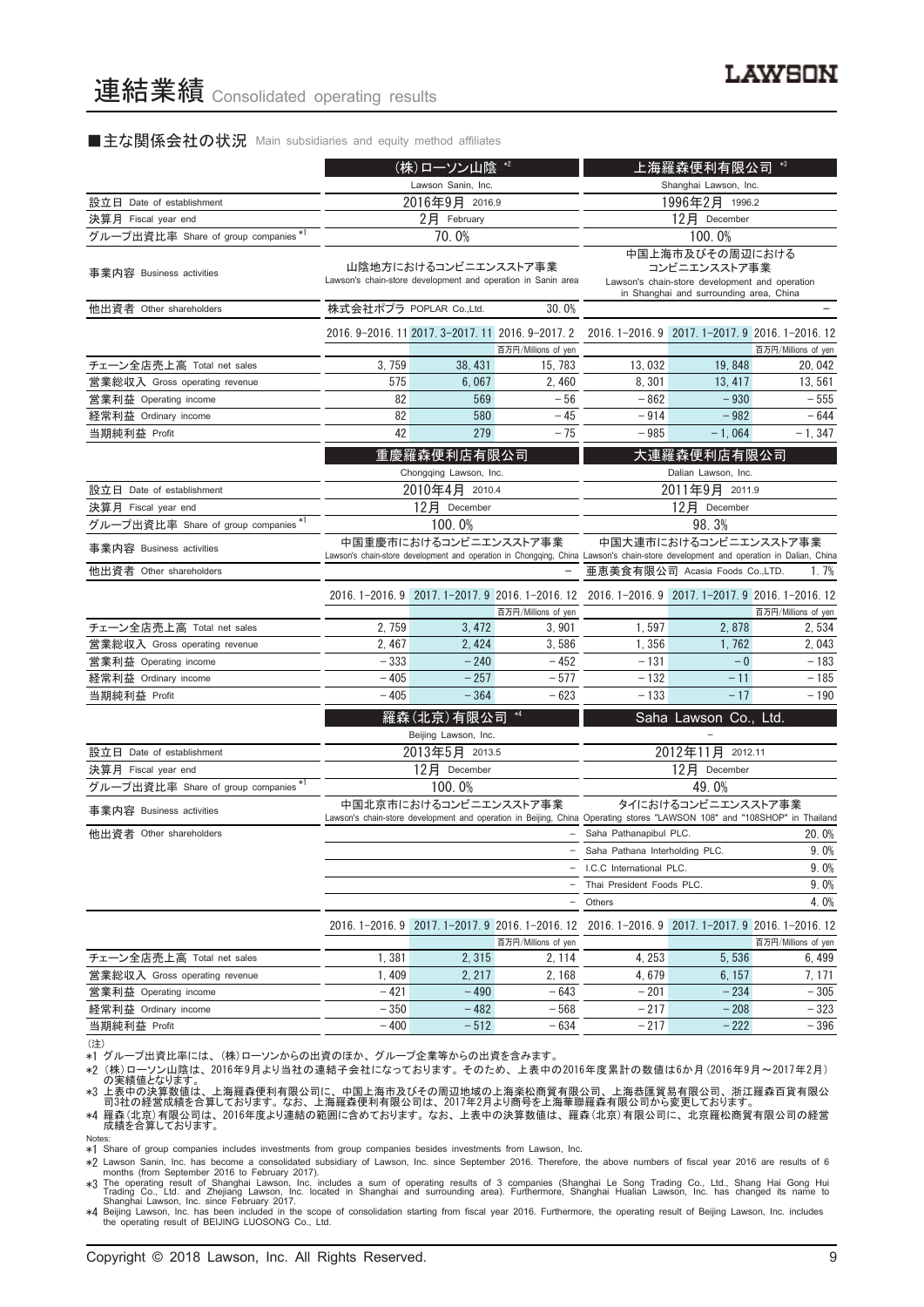### ■主な関係会社の状況 Main subsidiaries and equity method affiliates

|                                    |                                                                             | $(\n#)$ SCI                                       |                     |  |  |
|------------------------------------|-----------------------------------------------------------------------------|---------------------------------------------------|---------------------|--|--|
|                                    |                                                                             | SCI, Inc.                                         |                     |  |  |
| 設立日<br>Date of establishment       | 2012年7月 2012.7                                                              |                                                   |                     |  |  |
| 決算月 Fiscal year end                |                                                                             | 2月<br>February                                    |                     |  |  |
| グループ出資比率 Share of group companies* |                                                                             | 100.0%                                            |                     |  |  |
| 事業内容 Business activities           | SCM機能子会社<br>Serving supply chain management of convenience store businesses |                                                   |                     |  |  |
| 他出資者 Other shareholders            |                                                                             |                                                   |                     |  |  |
|                                    |                                                                             | 2016. 3-2016. 11 2017. 3-2017. 11 2016. 3-2017. 2 |                     |  |  |
|                                    |                                                                             |                                                   | 百万円/Millions of yen |  |  |
| 取扱高 Gross sales                    | 191.268                                                                     | 215.296                                           | 256, 143            |  |  |
| 営業利益 Operating income              | 1.797                                                                       | 1.452                                             | 1,860               |  |  |
| 経常利益 Ordinary income               | 1.796                                                                       | 1.448                                             | 2.065               |  |  |
| 当期純利益 Profit                       | 1.164                                                                       | 943                                               | 1.395               |  |  |

| 2. 持分法適用関連会社                       |                                                                                                                                              | (株)ローソン沖縄                |                                                                                                     | (株)ローソン南九州                                         |                           |                      |  |  |
|------------------------------------|----------------------------------------------------------------------------------------------------------------------------------------------|--------------------------|-----------------------------------------------------------------------------------------------------|----------------------------------------------------|---------------------------|----------------------|--|--|
| 2. Equity method affiliates        |                                                                                                                                              | Lawson Okinawa, Inc.     |                                                                                                     |                                                    | Lawson Minamikyushu, Inc. |                      |  |  |
| 設立日 Date of establishment          |                                                                                                                                              | 2009年10月 2009.10         |                                                                                                     |                                                    | 2013年5月 2013.5            |                      |  |  |
| 決算月 Fiscal year end                |                                                                                                                                              | 2日 February              |                                                                                                     | 2日 February                                        |                           |                      |  |  |
| グループ出資比率 Share of group companies* |                                                                                                                                              | 49.0%                    |                                                                                                     | 49.0%                                              |                           |                      |  |  |
| 事業内容 Business activities           | 沖縄県におけるコンビニエンスストア事業<br>Lawson's chain-store development and operation in Okinawa Lawson's chain-store development and operation in Kagoshima |                          |                                                                                                     |                                                    |                           | 鹿児島県におけるコンビニエンスストア事業 |  |  |
| 他出資者 Other shareholders            |                                                                                                                                              | 株式会社サンエー SAN-A CO., LTD. |                                                                                                     | 51.0% 南国殖産株式会社 Nangoku Corporation Co., Ltd. 51.0% |                           |                      |  |  |
|                                    |                                                                                                                                              |                          | 2016. 3-2016. 11 2017. 3-2017. 11 2016. 3-2017. 2 2016. 3-2016. 11 2017. 3-2017. 11 2016. 3-2017. 2 |                                                    |                           |                      |  |  |
|                                    |                                                                                                                                              |                          | 百万円/Millions of yen                                                                                 |                                                    |                           | 百万円/Millions of yen  |  |  |
| 営業総収入 Gross operating revenue      | 4.880                                                                                                                                        | 5.359                    | 6.509                                                                                               | 3.024                                              | 3.271                     | 4.007                |  |  |
| 営業利益 Operating income              | 1.282                                                                                                                                        | 1.314                    | 1.637                                                                                               | 68                                                 | 155                       | 94                   |  |  |
| 経常利益 Ordinary income               | 1.291                                                                                                                                        | 1.319                    | 1.646                                                                                               | 72                                                 | 156                       | 99                   |  |  |
| 当期純利益 Profit                       | 838                                                                                                                                          | 858                      | 1.081                                                                                               | $-51$                                              | 95                        | $-93$                |  |  |

|                                    |                                                                                | (株)ローソン高知                                         |                     |  |  |
|------------------------------------|--------------------------------------------------------------------------------|---------------------------------------------------|---------------------|--|--|
|                                    | Lawson Kochi, Inc.                                                             |                                                   |                     |  |  |
| 設立日<br>Date of establishment       |                                                                                | 2015年4月 2015.4                                    |                     |  |  |
| 決算月 Fiscal year end                |                                                                                | 2月<br>February                                    |                     |  |  |
| グループ出資比率 Share of group companies* |                                                                                | 49.0%                                             |                     |  |  |
| 事業内容 Business activities           | 高知県におけるコンビニエンスストア事業<br>Lawson's chain-store development and operation in Kochi |                                                   |                     |  |  |
| 他出資者 Other shareholders            |                                                                                | 株式会社サニーマート SUNNY MART Co., Ltd. 51.0%             |                     |  |  |
|                                    |                                                                                | 2016. 3-2016. 11 2017. 3-2017. 11 2016. 3-2017. 2 |                     |  |  |
|                                    |                                                                                |                                                   | 百万円/Millions of yen |  |  |
| 営業総収入 Gross operating revenue      | 3.400                                                                          | 3.296                                             | 4.482               |  |  |
| 営業利益 Operating income              | 436                                                                            | 389                                               | 463                 |  |  |
| 経常利益 Ordinary income               | 439                                                                            | 399                                               | 468                 |  |  |
| 当期純利益 Profit                       | 264                                                                            | 246                                               | 298                 |  |  |

(注)

\* グループ出資比率には、(株)ローソンからの出資のほか、グループ企業等からの出資を含みます。 Note:

\* Share of group companies includes investments from group companies besides investments from Lawson, Inc.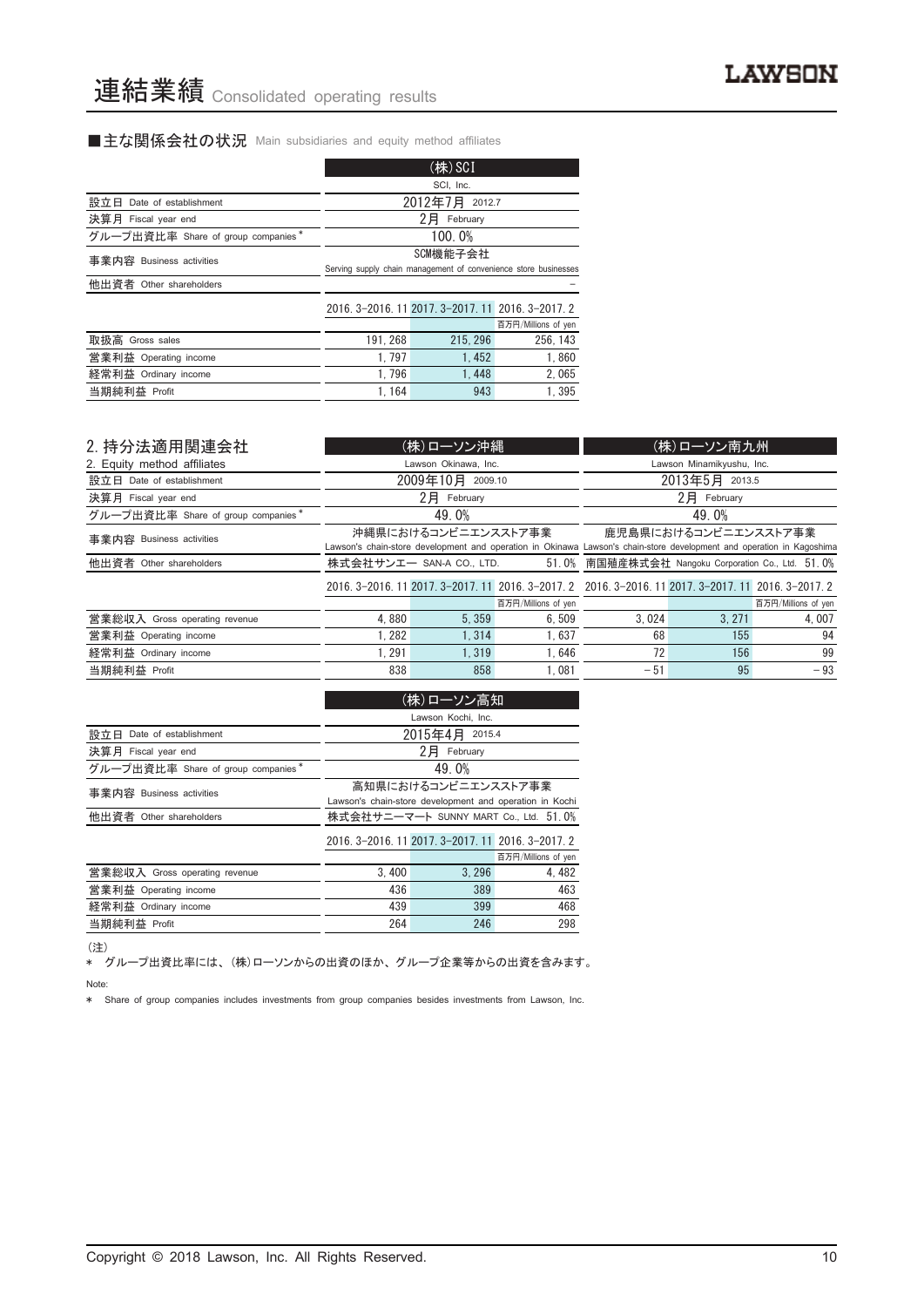#### ■主な業績と予想 Results and forecasts for major financial indicators

|                                                                                                           | 2016年度/FY2016                       |          |                                        | 2017年度/FY2017 |                   |                                     |                   |                                                     |
|-----------------------------------------------------------------------------------------------------------|-------------------------------------|----------|----------------------------------------|---------------|-------------------|-------------------------------------|-------------------|-----------------------------------------------------|
|                                                                                                           | 第3四半期/30<br>$2016.3.1 - 2016.11.30$ |          | 通期/Full year<br>$2016.3.1 - 2017.2.28$ |               |                   | 第3四半期/30<br>$2017.3.1 - 2017.11.30$ |                   | 通期計画/Full year (Forecast)<br>$2017.3.1 - 2018.2.28$ |
|                                                                                                           | 金額/Amount 前年比/YoY                   |          | 金額/Amount 前年比/YoY                      |               | 金額/Amount 前年比/YoY |                                     | 金額/Amount 前年比/YoY |                                                     |
| チェーン全店売上高 (百万円)<br>Net sales of all convenience stores (millions of yen)                                  | 1, 540, 537                         | 103.7%   | 2, 027, 504                            | 103.4%        | 1,594,342         | 103.5%                              | 2, 140, 000       | 105.5%                                              |
| 加盟店売上高(百万円)<br>Net sales of franchised stores (millions of yen)                                           | 1, 510, 242                         |          | 103.5% 1.986.572                       | 103.1%        | 1, 556, 409       | 103.1%                              |                   |                                                     |
| 直営店売上高(百万円)<br>Net sales of company-operated stores (millions of yen)                                     | 30, 294                             | 119.7%   | 40, 931                                | 121.4%        | 37, 933           | 125.2%                              |                   |                                                     |
| 営業総収入(百万円)<br>Gross operating revenue (millions of yen) *1                                                | 270, 131                            | 107.3%   | 356, 186                               | 106.7%        | 282, 330          | 104.5%                              | 383,000           | 107.5%                                              |
| 営業総利益 (百万円)<br>Operating gross profit (millions of yen)                                                   | 247.669                             | 106.3%   | 325.716                                | 105.4%        | 254, 061          | 102.6%                              |                   |                                                     |
| (対チェーン全店売上高比)<br>(Operating gross profit on Net sales of all convenience<br>stores)                       | 16.1%                               |          | 16.1%                                  |               | 15.9%             |                                     |                   |                                                     |
| 販売費及び一般管理費 (百万円)<br>Selling, general and administrative expenses (millions of yen)                        | 201, 368                            | 110.5%   | 268, 296                               | 106.6%        | 210, 406          | 104.5%                              |                   |                                                     |
| (対チェーン全店売上高比)<br>(Selling, general and administrative expenses on Net<br>sales of all convenience stores) | 13.1%                               |          | 13.2%                                  |               | 13.2%             |                                     |                   |                                                     |
| 営業利益 (百万円) Operating income (millions of yen)                                                             | 46.301                              | 91.1%    | 57.419                                 | 100.3%        | 43.654            | 94.3%                               | 52.500            | 91.4%                                               |
| (対チェーン全店売上高比)<br>(Operating income on Net sales of all convenience stores)                                | 3.0%                                |          | 2.8%                                   |               | 2.7%              |                                     |                   |                                                     |
| 経常利益 (百万円) Ordinary income (millions of yen)                                                              | 45.344                              | 91.0%    | 56, 459                                | 102.7%        | 43.316            | 95.5%                               | 50,000            | 88.6%                                               |
| 四半期(当期)純利益 (百万円) Profit (millions of yen)                                                                 | 27,502                              | 120.6%   | 19,088                                 | 87.6%         | 27,990            | 101.8%                              | 25,500            | 133.6%                                              |
| 1株当たり四半期 (当期) 純利益 (円)<br>Profit per share (yen)                                                           |                                     | 275.00   |                                        | 190.86        |                   | 279.79                              |                   | 254.86 *2                                           |
| 純資産 (百万円) Net assets (millions of yen)                                                                    |                                     | 245, 708 |                                        | 237, 409      | 241, 673          |                                     | $\equiv$          |                                                     |
| 総資産 (百万円) Total assets (millions of yen)                                                                  |                                     | 759, 243 |                                        | 767, 986      | 810, 025          |                                     |                   |                                                     |
| 1株当たり純資産 (円) Net assets per share (yen)                                                                   | 2.453.55                            |          | 2, 370, 59                             |               | 2, 413.44         |                                     | $\qquad \qquad -$ |                                                     |
| 総資産四半期(当期) 純利益率 ROA                                                                                       |                                     | 3.7%     |                                        | 2.6%          |                   | 3.5%                                | ۳                 |                                                     |
| 自己資本四半期(当期)純利益率 ROE                                                                                       |                                     | 11.3%    |                                        | 7.9%          |                   | 11.7%                               |                   |                                                     |
| 流動比率 Current ratio                                                                                        |                                     | 51.2%    |                                        | 55.8%         |                   | 48.9%                               | $\overline{a}$    |                                                     |
| 固定比率 Fixed ratio                                                                                          |                                     | 244.4%   |                                        | 247.1%        |                   | 263.2%                              |                   |                                                     |
| 自己資本比率 Shareholders' equity ratio                                                                         |                                     | 32.3%    |                                        | 30.9%         |                   | 29.8%                               |                   |                                                     |

(注)

\*1 営業総収入は直営店売上高、加盟店からの収入等の合計です。

\*2 計画の1株当たり当期純利益に関しては、2017年11月30日現在の期末発行済株式数を用いて算出しております。

Notes:

\*1 The gross operating revenue is a sum of total sales of company-operated stores, income from franchised stores and others.

\*2 Forecasted profit per share is calculated based on the number of outstanding shares as of November 30, 2017.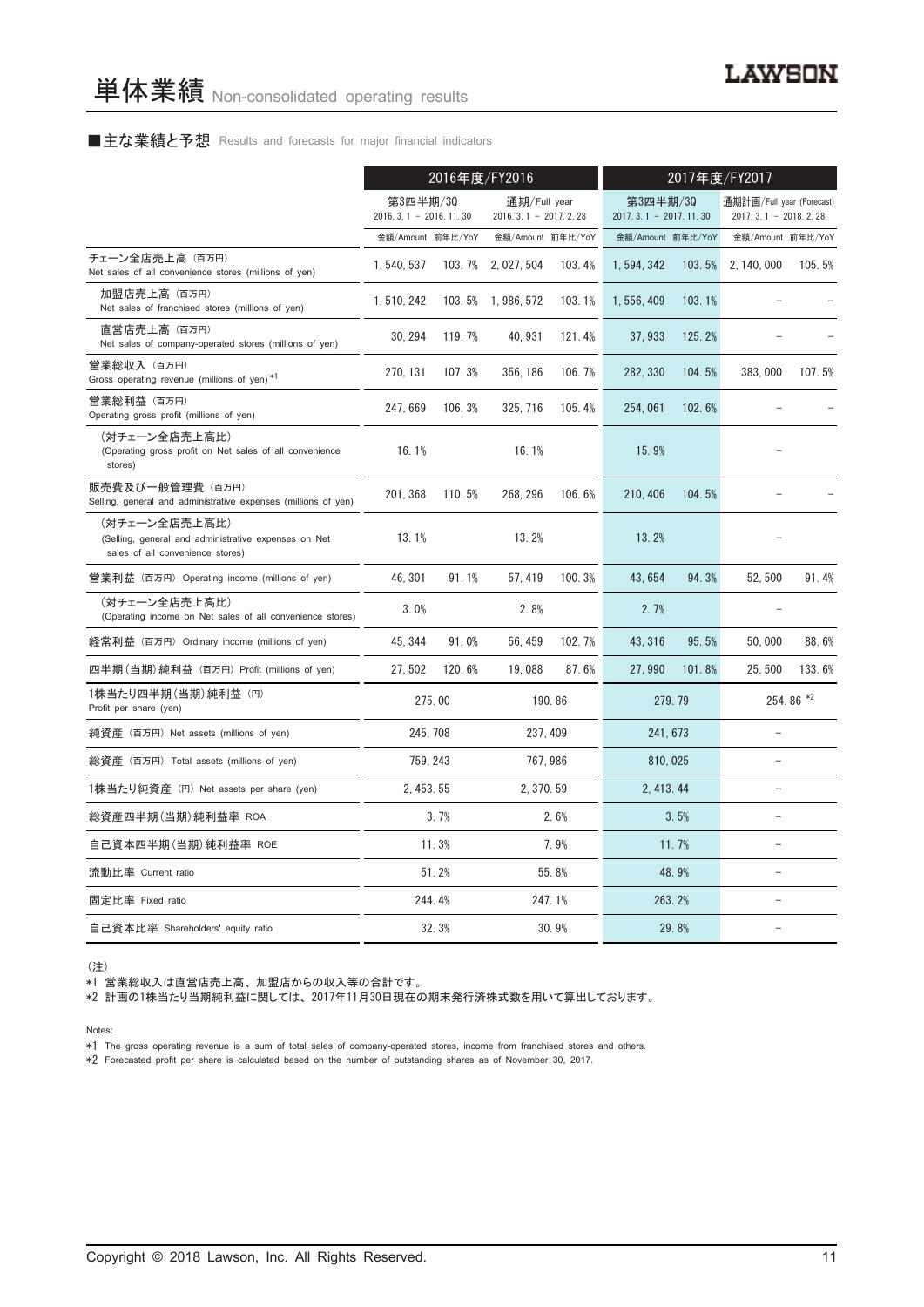#### ■損益計算書 Non-consolidated statement of income

|                                                            | 2016年度第3四半期累計期間         |         | 2017年度第3四半期累計期間         |         | 前年増減                |
|------------------------------------------------------------|-------------------------|---------|-------------------------|---------|---------------------|
|                                                            | $2016.3.1 - 2016.11.30$ |         | $2017.3.1 - 2017.11.30$ |         | Increase (Decrease) |
|                                                            | 百万円/Millions of yen     | 前年比/YoY | 百万円/Millions of yen     | 前年比/YoY | 百万円/Millions of yen |
| A. 営業総収入 Gross operating revenue<br>$B + E$                | 270, 131                | 107.3%  | 282, 330                | 104.5%  | 12, 198             |
| B. 売上高 Net sales <sup>*1</sup>                             | 31, 340                 | 119.6%  | 38.901                  | 124.1%  | 7,560               |
| C. 売上原価 Cost of sales <sup>*2</sup>                        | 22.462                  | 120.4%  | 28.269                  | 125.9%  | 5,806               |
| D. 売上総利益 Gross profit *3<br>$B - C$                        | 8.878                   | 117.5%  | 10,631                  | 119.8%  | 1,753               |
| E. 営業収入 Operating revenue<br>$F + G$                       | 238, 791                | 105.9%  | 243, 429                | 101.9%  | 4,638               |
| F. 加盟店からの収入 Income from franchised stores                  | 209.279                 | 104.7%  | 214, 700                | 102.6%  | 5,420               |
| G. その他の営業収入 Other operating revenue                        | 29, 511                 | 115.3%  | 28, 729                 | 97.3%   | $-782$              |
| H. 営業総利益 Operating gross profit<br>$A - C = D + E$         | 247, 669                | 106.3%  | 254,061                 | 102.6%  | 6,391               |
| I. 販売費及び一般管理費 Selling, general and administrative expenses | 201.368                 | 110.5%  | 210, 406                | 104.5%  | 9,038               |
| J. 営業利益 Operating income<br>$H - I$                        | 46.301                  | 91.1%   | 43.654                  | 94.3%   | $-2,647$            |
| 営業外収益 Non-operating income                                 | 2,510                   | 115.0%  | 2,513                   | 100.1%  | 2                   |
| 営業外費用 Non-operating expenses                               | 3, 467                  | 109.8%  | 2,850                   | 82.2%   | $-616$              |
| 経常利益 Ordinary income                                       | 45, 344                 | 91.0%   | 43, 316                 | 95.5%   | $-2,027$            |
| 特別利益 Extraordinary income                                  |                         |         | 302                     |         | 302                 |
| 特別損失 Extraordinary losses                                  | 3, 163                  | 31.8%   | 3,051                   | 96.5%   | $-112$              |
| 税引前四半期純利益 Profit before income taxes                       | 42, 181                 | 105.7%  | 40, 568                 | 96.2%   | $-1, 612$           |
| 法人税、住民税及び事業税 Income taxes - current                        | 11.055                  | 84.7%   | 10.439                  | 94.4%   | $-616$              |
| 法人税等調整額 Income taxes - deferred                            | 3,622                   | 89.8%   | 2,138                   | 59.0%   | $-1,483$            |
| 四半期純利益 Profit                                              | 27, 502                 | 120.6%  | 27,990                  | 101.8%  | 487                 |

#### ■販売費及び一般管理費の主な明細 Selling, general and administrative expenses

|                                                          |                                                        | 2017年度第3四半期累計期間<br>2016年度第3四半期累計期間 |                     |         | 前年増減                |
|----------------------------------------------------------|--------------------------------------------------------|------------------------------------|---------------------|---------|---------------------|
|                                                          | $2016, 3, 1 - 2016, 11, 30$<br>$2017.3.1 - 2017.11.30$ |                                    | Increase (Decrease) |         |                     |
|                                                          | 百万円/Millions of yen                                    | 前年比/YoY                            | 百万円/Millions of yen | 前年比/YoY | 百万円/Millions of yen |
| 地代家賃 Rents                                               | 74.671                                                 | 105.1%                             | 79.515              | 106.5%  | 4.843               |
| 人件費 Personnel expenses                                   | 30.954                                                 | 106.5%                             | 33.547              | 108.4%  | 2,593               |
| 有形固定資産減価償却費 Depreciation of property and store equipment | 29.654                                                 | 109.9%                             | 29.867              | 100.7%  | 213                 |
| 広告宣伝費 Advertising expenses                               | 11.375                                                 | 141.1%                             | 9.523               | 83.7%   | $-1.852$            |
| 販売手数料 Sales commission                                   | 11.958                                                 | 134.9%                             | 14.361              | 120.1%  | 2,403               |
| その他 Other                                                | 42.753                                                 | 112.0%                             | 43.591              | 102.0%  | 837                 |
| 合計 Total                                                 | 201.368                                                | 110.5%                             | 210, 406            | 104.5%  | 9.038               |

(注)

\*1「売上高」は、直営店売上高及びEコマース売上高の合計です。

\*2「売上原価」は、商品売上原価です。

\*3「売上総利益」は、商品売上総利益です。

Notes:

\*1 Net sales of company-operated stores and e-commerce business.

\*2 Cost of goods sold.

\*3 Gross profit on goods sales.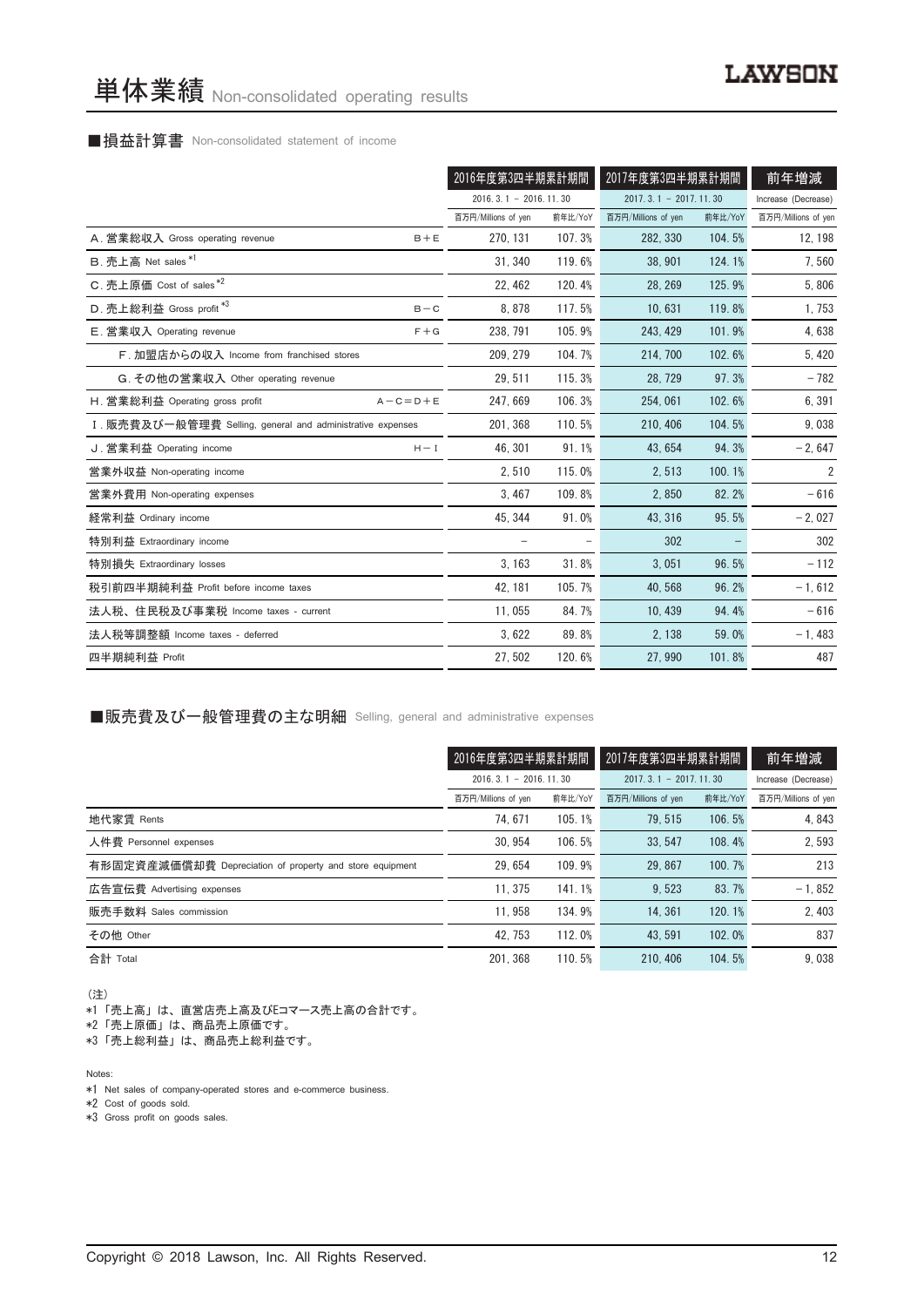#### ■投融資の状況 Capital expenditure

|                                                                | 2016年度第3四半期累計期間             | 2017年度第3四半期累計期間             | 前年増減                | 2017年度計画                           |
|----------------------------------------------------------------|-----------------------------|-----------------------------|---------------------|------------------------------------|
|                                                                | $2016, 3, 1 - 2016, 11, 30$ | $2017, 3, 1 - 2017, 11, 30$ | Increase (Decrease) | Forecasts / 2017. 3.1 - 2018. 2.28 |
|                                                                | 百万円/Millions of yen         | 百万円/Millions of yen         | 百万円/Millions of yen | 百万円/Millions of yen                |
| 新店投資 New store investments                                     | 32, 595                     | 41, 874                     | 9, 279              | 64,500                             |
| 既存店投資<br>Existing store investments                            | 4, 150                      | 2,874                       | $-1, 275$           | 7,000                              |
| システム関連投資<br>IT - related investments                           | 13, 253                     | 9,050                       | $-4, 203$           | 15,500                             |
| その他 Other                                                      | 643                         | 4, 475                      | 3,831               | 5,000                              |
| 投資小計 Subtotal                                                  | 50, 642                     | 58, 274                     | 7,632               | 92,000                             |
| 出資·融資<br>Investments and advances                              | $-2,905$                    | 11, 929                     | 14, 835             | 13,000                             |
| リース Leases*                                                    | 29,000                      | 28, 501                     | $-499$              | 54,000                             |
| 合計 Total                                                       | 76, 737                     | 98, 705                     | 21,968              | 159,000                            |
| 有形固定資産減価償却費<br>Depreciation of property and store<br>equipment | 29, 654                     | 29, 867                     | 213                 | 40, 900                            |
| 無形固定資産償却費<br>Amortization of intangible assets                 | 4, 432                      | 3,769                       | $-662$              | 6,700                              |
| 減価償却費合計<br>Total depreciation and amortization                 | 34,086                      | 33, 637                     | $-449$              | 47,600                             |

(注)

\* リース債務の返済による支出は、2016年度第3四半期累計期間は19,448百万円、2017年度第3四半期累計期間は21,492百万円です。

#### Note:

\* The amount of repayments of lease obligations is 19,448 millions of yen in the third quarter of fiscal year 2016 and 21,492 millions of yen in the third quarter of fiscal year 2017.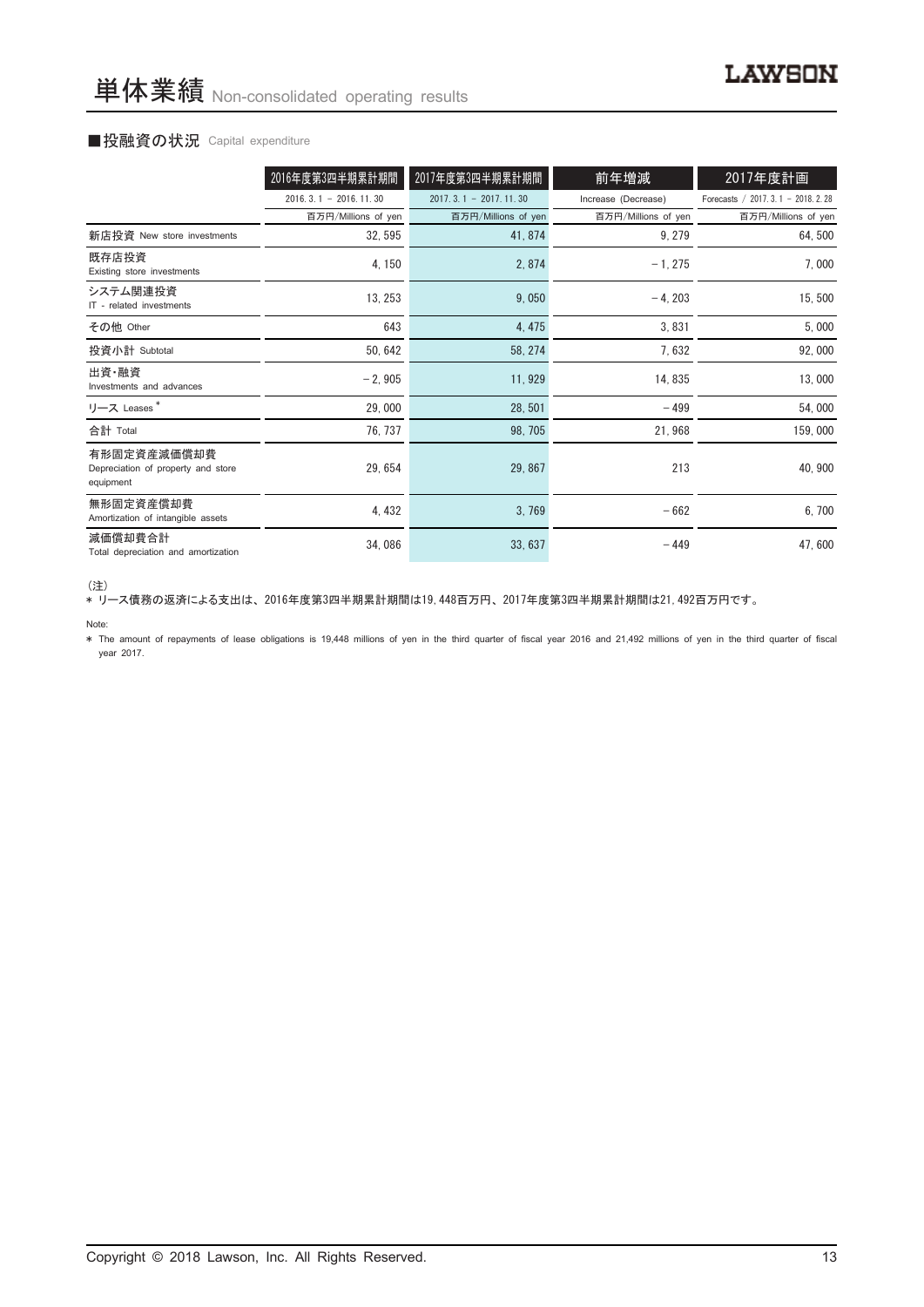### ■貸借対照表 Non-consolidated balance sheet

|                                                                            | 2016年度<br>(2017年2月28日現在) | 2017年度第3四半期<br>(2017年11月30日現在) | 2016年度末からの増減                       |
|----------------------------------------------------------------------------|--------------------------|--------------------------------|------------------------------------|
|                                                                            | FY2016 (As of 2017.2.28) | FY2017 (As of 2017.11.30)      | Increase (Decrease) from 2017.2.28 |
| [資産の部 Assets]                                                              | 百万円/Millions of yen      | 百万円/Millions of yen            | 百万円/Millions of yen                |
| 流動資産 Current assets                                                        | 182, 009                 | 174, 379                       | $-7,630$                           |
| 現金及び預金 Cash and deposits                                                   | 51, 283                  | 25, 542                        | $-25, 741$                         |
| 加盟店貸勘定 Accounts receivable - due from franchised stores                    | 38, 301                  | 43, 021                        | 4, 719                             |
| リース債権 Lease receivables                                                    | 20, 276                  | 20.822                         | 545                                |
| 商品 Merchandise                                                             | 1.426                    | 1,507                          | 80                                 |
| 前払費用 Prepaid expenses                                                      | 13, 741                  | 16, 265                        | 2, 524                             |
| 未収入金 Accounts receivable - other                                           | 46, 705                  | 50, 595                        | 3,889                              |
| 繰延税金資産 Deferred tax assets                                                 | 2, 718                   | 1,996                          | $-722$                             |
| その他 Other                                                                  | 7,563                    | 14,636                         | 7,072                              |
| 貸倒引当金 Allowance for doubtful accounts                                      | $-6$                     | $-7$                           | $-1$                               |
| 固定資産 Non-current assets                                                    | 585, 976                 | 635, 646                       | 49.669                             |
| 有形固定資産 Property and store equipment                                        | 292, 400                 | 313, 552                       | 21, 151                            |
| ・建物 Buildings                                                              | 144.619                  | 155, 140                       | 10, 521                            |
| •構築物 Structures                                                            | 26, 147                  | 28, 146                        | 1,998                              |
| ・工具、器具及び備品 Tools, furniture and fixtures                                   | 14, 760                  | 12,988                         | $-1,771$                           |
| ・土地 Land                                                                   | 9,648                    | 9,791                          | 142                                |
| ・リース資産 Leased assets                                                       | 95, 632                  | 104, 940                       | 9, 307                             |
| ・建設仮勘定 Construction in progress                                            | 1,591                    | 2, 544                         | 953                                |
| 無形固定資産 Intangible assets                                                   | 40, 186                  | 53, 560                        | 13, 374                            |
| ・ソフトウエア Software                                                           | 29, 852                  | 35,097                         | 5, 245                             |
| ・のれん Goodwill                                                              | 9,831                    | 9, 120                         | $-711$                             |
| •その他 Other                                                                 | 501                      | 9, 342                         | 8, 841                             |
| 投資その他の資産 Investments and other assets                                      | 253, 390                 | 268.533                        | 15, 142                            |
| ・投資有価証券 Investments securities                                             | 8,781                    | 12, 725                        | 3,943                              |
| ・関係会社株式 Shares of subsidiaries and associates                              | 63, 375                  | 69, 973                        | 6,598                              |
| ・長期貸付金 Long-term loans receivable                                          | 43, 564                  | 45,016                         | 1,451                              |
| ・関係会社長期貸付金<br>Long-term loans receivable from subsidiaries and associates  | 16, 823                  | 14,006                         | $-2,816$                           |
| ・長期前払費用 Long-term prepaid expenses                                         | 10, 313                  | 16, 177                        | 5,863                              |
| ・差入保証金 Guarantee deposits                                                  | 87, 783                  | 90, 506                        | 2,722                              |
| ・繰延税金資産 Deferred tax assets                                                | 21,599                   | 19, 555                        | $-2,044$                           |
| •その他 Other                                                                 | 2, 111                   | 1,591                          | $-519$                             |
| ・貸倒引当金 Allowance for doubtful accounts                                     | $-962$                   | $-1,019$                       | $-57$                              |
| 資産合計 Total assets                                                          | 767, 986                 | 810, 025                       | 42,039                             |
|                                                                            |                          |                                |                                    |
| 有形固定資産の減価償却累計額<br>Accumulated depreciation of property and store equipment | 255, 226                 | 273, 525                       | 18, 298                            |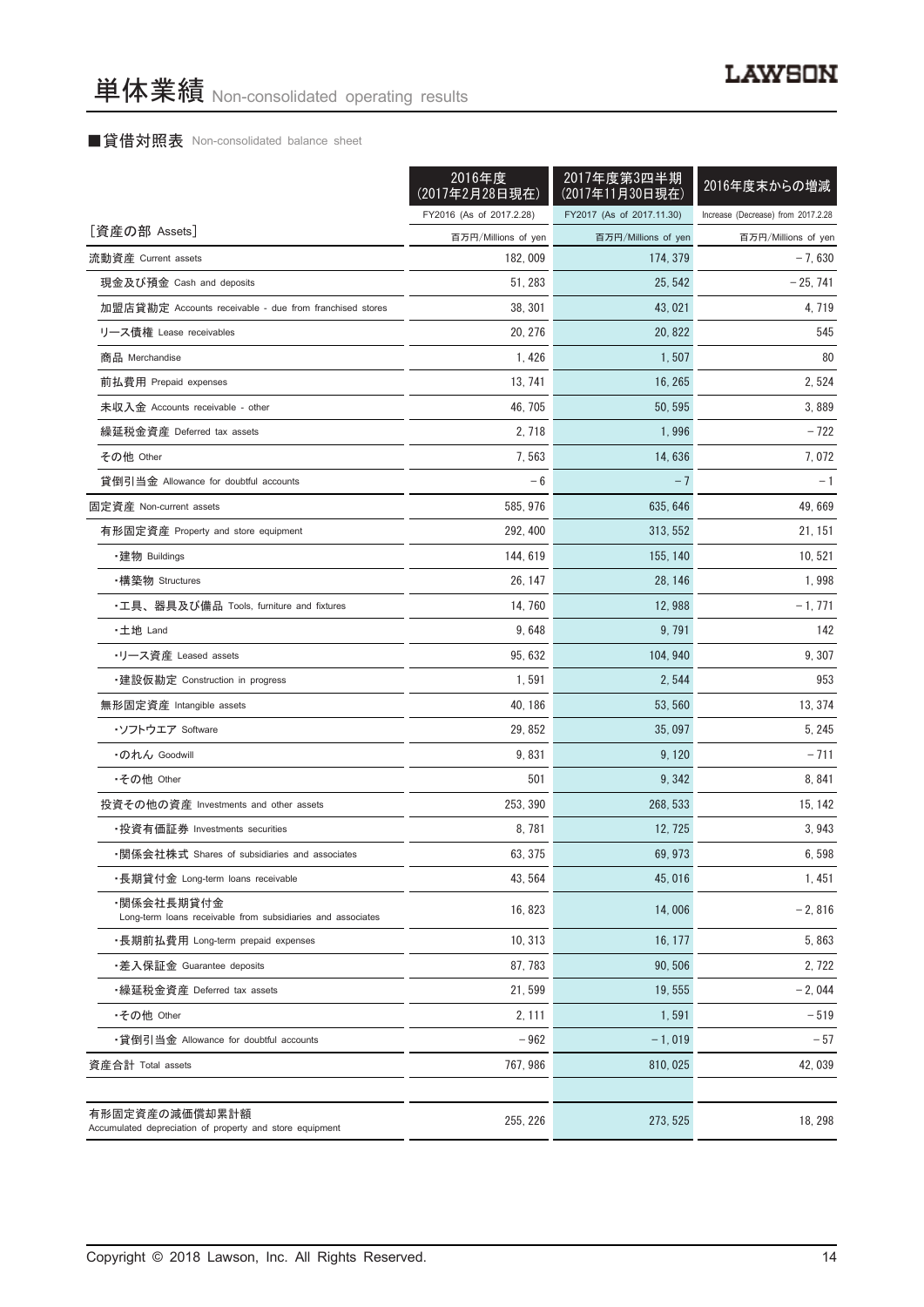### ■貸借対照表 Non-consolidated balance sheet

|                                                                      | 2016年度<br>(2017年2月28日現在) | 2017年度第3四半期<br>(2017年11月30日現在) | 2016年度末からの増減                       |
|----------------------------------------------------------------------|--------------------------|--------------------------------|------------------------------------|
|                                                                      | FY2016 (As of 2017.2.28) | FY2017 (As of 2017.11.30)      | Increase (Decrease) from 2017.2.28 |
| [負債の部 Liabilities]                                                   | 百万円/Millions of yen      | 百万円/Millions of yen            | 百万円/Millions of yen                |
| 流動負債 Current liabilities                                             | 326, 070                 | 356, 849                       | 30, 779                            |
| 買掛金 Accounts payable - trade                                         | 100, 160                 | 114, 125                       | 13, 964                            |
| 短期借入金 Short-term loans payable                                       | 30,000                   | 25,000                         | $-5,000$                           |
| 関係会社短期借入金<br>Short-term loans payable to subsidiaries and associates | 47, 280                  | 60, 570                        | 13, 290                            |
| リース債務 Lease obligations                                              | 25, 385                  | 28, 184                        | 2,799                              |
| 未払金 Accounts payable - other                                         | 21, 425                  | 19, 467                        | $-1,958$                           |
| 未払法人税等 Income taxes payable                                          | 8, 349                   | 4,620                          | $-3,729$                           |
| 未払費用 Accrued expenses                                                | 2, 157                   | 2,486                          | 329                                |
| 預り金 Deposits received                                                | 84, 380                  | 95, 419                        | 11,038                             |
| 賞与引当金 Provision for bonuses                                          | 2,586                    | 1, 357                         | $-1,229$                           |
| その他 Other                                                            | 4, 345                   | 5,619                          | 1, 274                             |
| 固定負債 Non-current liabilities                                         | 204, 506                 | 211, 502                       | 6,995                              |
| 長期借入金 Long-term loans payable                                        | 50,000                   | 50.000                         |                                    |
| リース債務 Lease obligations                                              | 93, 337                  | 99, 915                        | 6,578                              |
| 退職給付引当金 Provision for retirement benefits                            | 10,098                   | 10,682                         | 584                                |
| 役員退職慰労引当金<br>Provision for retirement benefits to executive officers | 242                      | 245                            | $\overline{2}$                     |
| 資産除去債務 Asset retirement obligations                                  | 23, 654                  | 24, 927                        | 1, 272                             |
| その他 Other                                                            | 27, 173                  | 25, 732                        | $-1,441$                           |
| 負債合計 Total liabilities                                               | 530, 576                 | 568, 351                       | 37, 774                            |
| [純資産の部 Net assets]                                                   |                          |                                |                                    |
| 株主資本 Shareholders' equity                                            | 237, 439                 | 240, 400                       | 2,961                              |
| 資本金 Capital stock                                                    | 58, 506                  | 58, 506                        |                                    |
| 資本剰余金 Capital surplus                                                | 47, 696                  | 47, 756                        | 60                                 |
| ・資本準備金 Legal capital surplus                                         | 47,696                   | 47,696                         |                                    |
| •その他資本剰余金 Other capital surplus                                      |                          | 60                             | 60                                 |
| 利益剰余金 Retained earnings                                              | 132, 447                 | 135, 178                       | 2,731                              |
| ・利益準備金 Legal retained earnings                                       | 727                      | 727                            |                                    |
| ・別途積立金 General reserve                                               | 50,000                   | 50,000                         |                                    |
| •繰越利益剰余金 Retained earnings brought forward                           | 81, 719                  | 84, 451                        | 2, 731                             |
| 自己株式 Treasury shares                                                 | $-1, 210$                | $-1,041$                       | 169                                |
| 評価·換算差額等 Valuation and translation adjustments                       |                          |                                | 1,420                              |
| その他有価証券評価差額金                                                         | $-344$                   | 1,076                          |                                    |
| Valuation difference on available-for-sale securities                | 274                      | 1,694                          | 1,420                              |
| 土地再評価差額金 Revaluation reserve for land                                | $-618$                   | $-618$                         |                                    |
| 新株予約権 Subscription rights to shares                                  | 314                      | 197                            | $-117$                             |
| 純資産合計 Net assets                                                     | 237, 409                 | 241, 673                       | 4, 264                             |
| 負債純資産合計 Liabilities and net assets                                   | 767, 986                 | 810, 025                       | 42,039                             |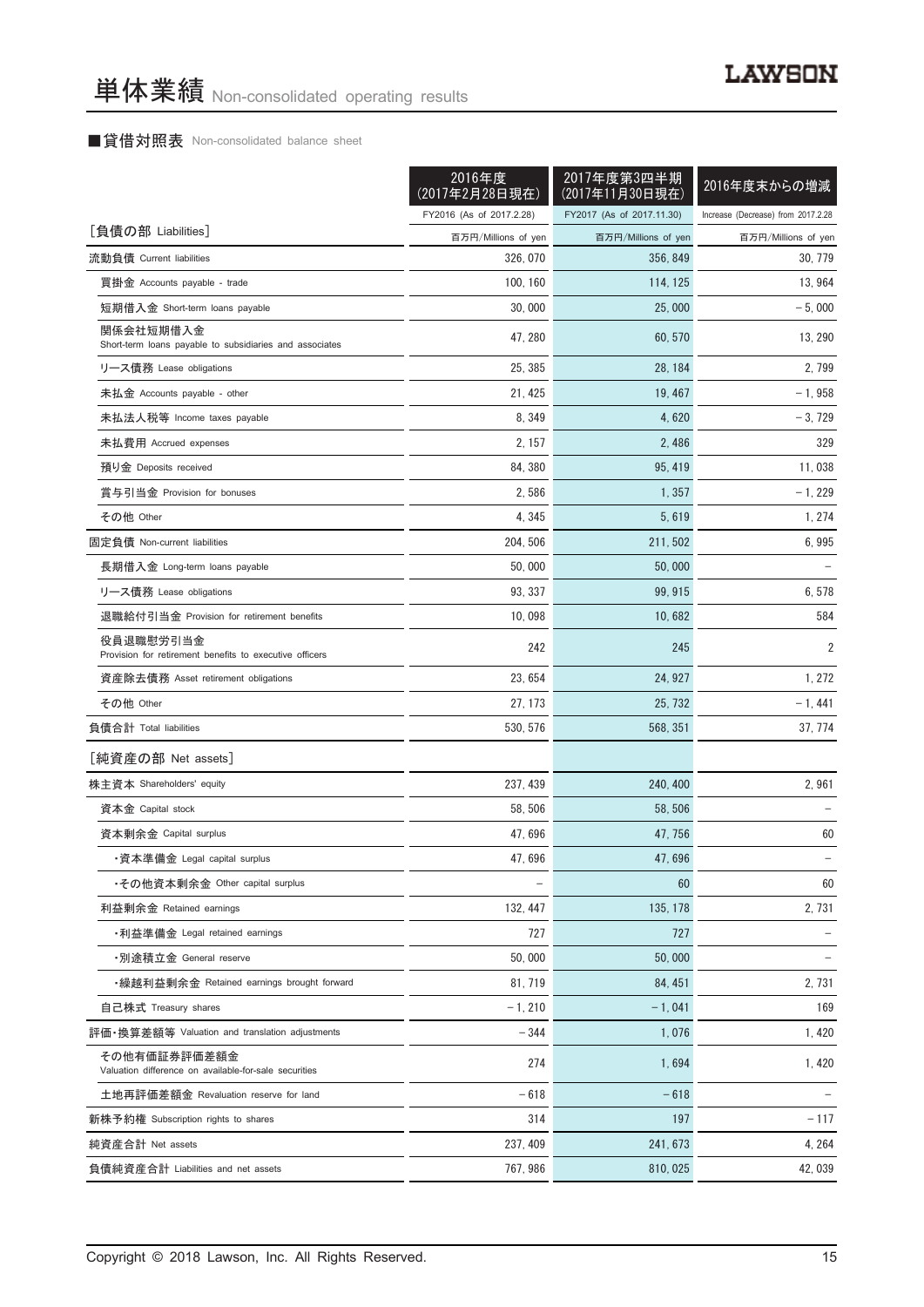#### ■国内コンビニエンスストアの店舗数の推移 Number of convenience stores in Japan\*

|                             | 2016年度30/FY2016         |                     | 2017年度30/FY2017         |                     | 2017年度計画/FY2017 (Forecast) |                     |
|-----------------------------|-------------------------|---------------------|-------------------------|---------------------|----------------------------|---------------------|
|                             | $2016.3.1 - 2016.11.30$ |                     | $2017.3.1 - 2017.11.30$ |                     | $2017.3.1 - 2018.2.28$     |                     |
| 単体 Non-consolidated         |                         | 「ローソン」「ナチュラルローソン」のみ |                         | 「ローソン」「ナチュラルローソン」のみ |                            | 「ローソン」「ナチュラルローソン」のみ |
| 開店 Opening (店/Store)        | 706                     | 701                 | 809                     | 795                 | 1,350                      | 1,300               |
| 閉店 Closure (店/Store)        | 311                     | 296                 | 241                     | 227                 | 470                        | 460                 |
| うち置換 (-) Re-location (-)    | 83                      | 81                  | 68                      | 67                  |                            |                     |
| 純増 Net Increase (店/Store)   | 395                     | 405                 | 568                     | 568                 | 880                        | 840                 |
| 総店舗数 Total number of stores | 12,041                  | 11, 242             | 12,856                  | 12,058              | 13, 168                    | 12, 330             |
| グループ会社 Group company        |                         |                     |                         |                     |                            |                     |
| 開店 Opening (店/Store)        | 59                      |                     | 23                      |                     | 50                         |                     |
| 閉店 Closure (店/Store)        | 10                      |                     | 9                       |                     | 30                         |                     |
| 純増 Net Increase (店/Store)   | 49                      |                     | 14                      |                     | 20                         |                     |
| 総店舗数 Total number of stores | 798                     |                     | 837                     |                     | 843                        |                     |
| グループ計 Total                 |                         |                     |                         |                     |                            |                     |
| 開店 Opening (店/Store)        | 765                     |                     | 832                     |                     | 1,400                      |                     |
| 閉店 Closure (店/Store)        | 321                     |                     | 250                     |                     | 500                        |                     |
| 純増 Net Increase (店/Store)   | 444                     |                     | 582                     |                     | 900                        |                     |
| 総店舗数 Total number of stores | 12,839                  |                     | 13,693                  |                     | 14,011                     |                     |

(注)

\* 当社グループの運営するコンビニエンスストアの店舗数であり、(株)ローソン山陰、(株)ローソン高知、(株)ローソン南九州、(株)ローソン沖縄の運 営する店舗数を含みます。

Note:

The number of stores is a total number of stores operated by the Lawson group including the number of stores operated by Lawson Sanin, Inc., Lawson Kochi, Inc., Lawson Minamikyushu, Inc. and Lawson Okinawa, Inc.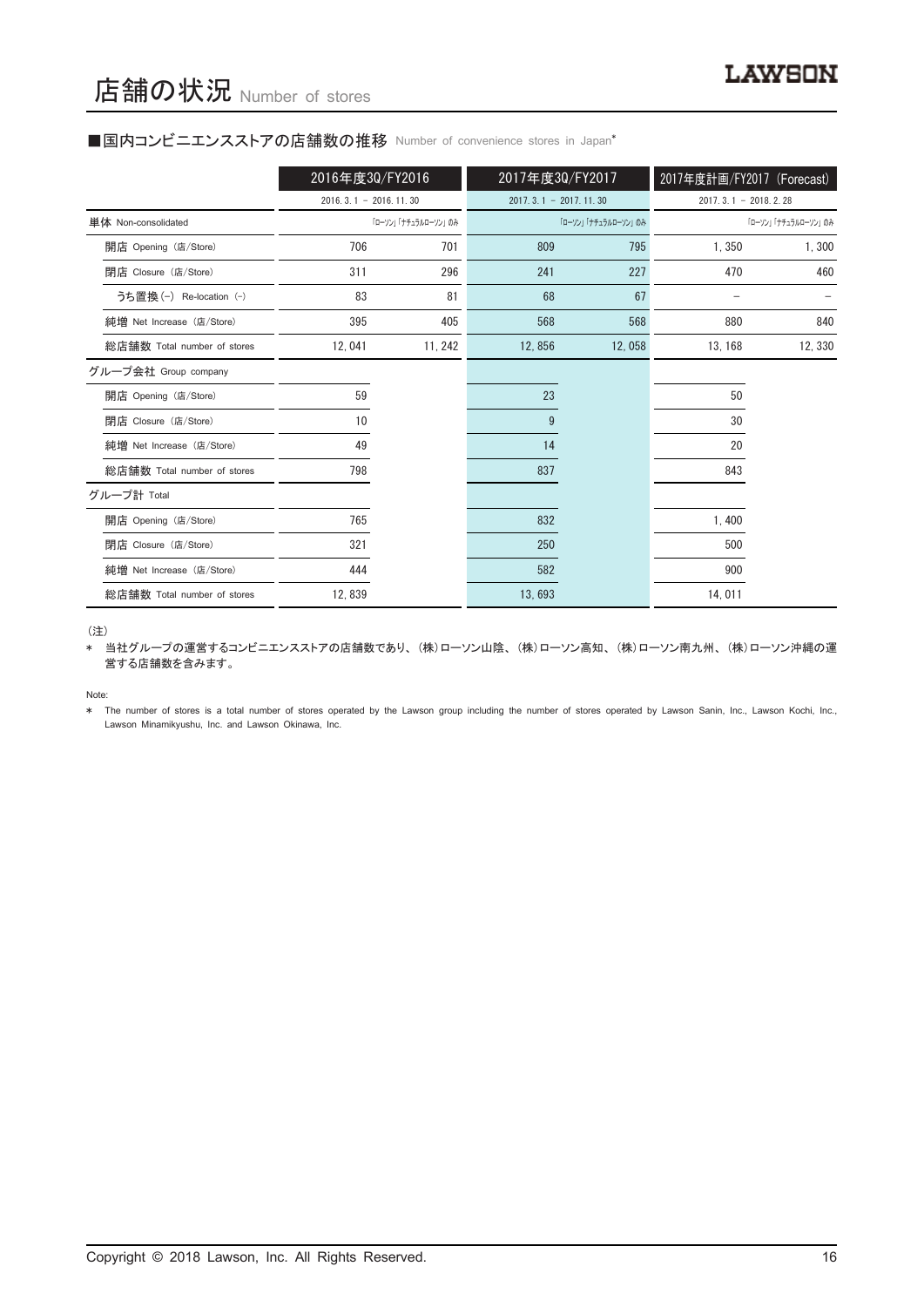# ■国内コンビニエンスストア店舗数 Number of convenience stores in Japan by store type

|                                                                     | 2016年11月       |                   | 2017年2月        |                   | 2017年11月       |                   | 期中増減店舗数                 |
|---------------------------------------------------------------------|----------------|-------------------|----------------|-------------------|----------------|-------------------|-------------------------|
|                                                                     | November, 2016 |                   | February, 2017 |                   | November, 2017 |                   | Net increase (Decrease) |
|                                                                     |                | 店/Store 構成比/Share |                | 店/Store 構成比/Share |                | 店/Store 構成比/Share | 店/Store                 |
| 株式会社ローソン Lawson, Inc.                                               |                |                   |                |                   |                |                   |                         |
| 直営店 Company-operated stores                                         |                |                   |                |                   |                |                   |                         |
| ローソン LAWSON                                                         | 209            | 1.6%              | 248            | 1.9%              | 283            | 2.1%              | 35                      |
| ナチュラルローソン NATURAL LAWSON                                            | 31             | 0.2%              | 30             | 0.2%              | 29             | 0.2%              | $-1$                    |
| 加盟店 Franchised stores                                               |                |                   |                |                   |                |                   |                         |
| Bタイプ Type B                                                         | 1,309          | 10.2%             | 1,306          | 10.0%             | 1,482          | 10.8%             | 176                     |
| Gタイプ Type G                                                         | 1,698          | 13.2%             | 1,680          | 12.8%             | 1,609          | 11.8%             | $-71$                   |
| Cタイプ Type C                                                         | 7,887          | 61.4%             | 8, 115         | 61.9%             | 8,540          | 62.4%             | 425                     |
| ナチュラルローソン NATURAL LAWSON                                            | 108            | 0.8%              | 111            | 0.8%              | 115            | 0.8%              | 4                       |
| ローソンストア100 LAWSON STORE100                                          | 799            | 6.2%              | 798            | 6.1%              | 798            | 5.8%              |                         |
| 小計 Subtotal                                                         | 12,041         | 93.8%             | 12, 288        | 93.7%             | 12,856         | 93.9%             | 568                     |
| 株式会社ローソン山陰 Lawson Sanin, Inc.                                       |                |                   |                |                   |                |                   |                         |
| 直営店 Company-operated stores                                         | 3              | 0.0%              | 5              | 0.0%              | 5              | 0.0%              |                         |
| 加盟店 Franchised stores                                               | 268            | 2.1%              | 282            | 2.2%              | 284            | 2.1%              | 2                       |
| 小計 Subtotal                                                         | 271            | 2.1%              | 287            | 2.2%              | 289            | 2.1%              | 2                       |
| 株式会社ローソン高知 Lawson Kochi, Inc.                                       |                |                   |                |                   |                |                   |                         |
| 直営店 Company-operated stores                                         | 5              | 0.0%              | 5              | 0.0%              | 3              | 0.0%              | $-2$                    |
| 加盟店 Franchised stores                                               | 128            | 1.0%              | 130            | 1.0%              | 133            | 1.0%              | 3                       |
| 小計 Subtotal                                                         | 133            | 1.0%              | 135            | 1.0%              | 136            | 1.0%              | $\mathbf{1}$            |
| 株式会社ローソン南九州 Lawson Minamikyushu, Inc.                               |                |                   |                |                   |                |                   |                         |
| 直営店 Company-operated stores                                         | 1              | 0.0%              | 1              | 0.0%              | $\overline{2}$ | 0.0%              | 1                       |
| 加盟店 Franchised stores                                               | 189            | 1.5%              | 190            | 1.4%              | 192            | 1.4%              | 2                       |
| 小計 Subtotal                                                         | 190            | 1.5%              | 191            | 1.5%              | 194            | 1.4%              | 3                       |
| 株式会社ローソン沖縄 Lawson Okinawa, Inc.                                     |                |                   |                |                   |                |                   |                         |
| 直営店 Company-operated stores                                         | 3              | 0.0%              | 3              | 0.0%              | 3              | 0.0%              |                         |
| 加盟店 Franchised stores                                               | 201            | 1.6%              | 207            | 1.6%              | 215            | 1.6%              | 8                       |
| 小計 Subtotal                                                         | 204            | 1.6%              | 210            | 1.6%              | 218            | 1.6%              | 8                       |
| 国内コンビニエンスストアグループ店舗数計<br>Total number of convenience stores in Japan | 12,839         | 100.0%            | 13, 111        | 100.0%            | 13,693         | 100.0%            | 582                     |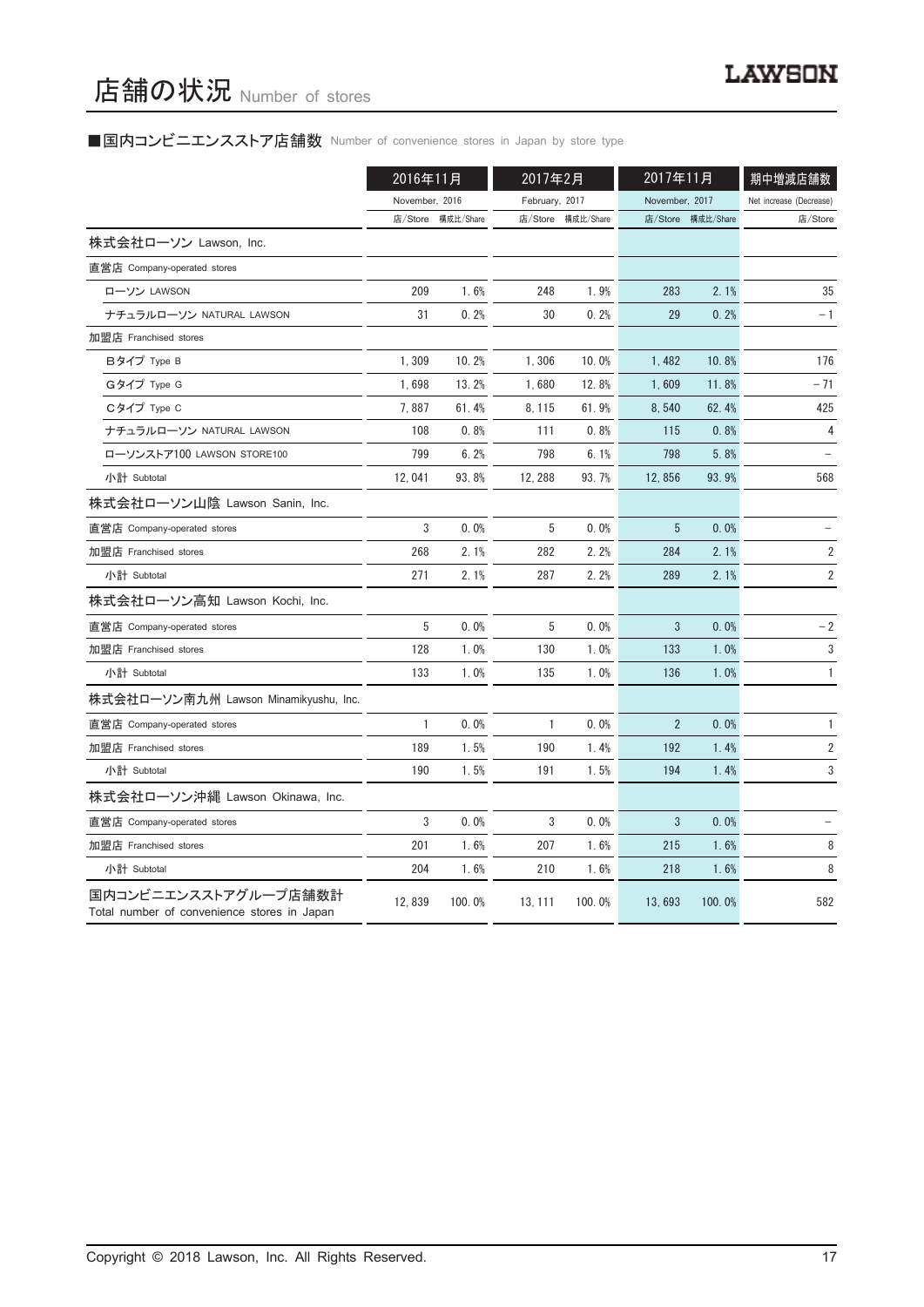### ■都道府県別店舗分布状況 Number of convenience stores by region and prefecture

|                |              |         | 2017年2月                  |         |               | 2017年11月                 |         |                   | 期中増減店舗数                  |                  |
|----------------|--------------|---------|--------------------------|---------|---------------|--------------------------|---------|-------------------|--------------------------|------------------|
|                |              |         | February, 2017           |         |               | November, 2017           |         |                   | Net increase (Decrease)  |                  |
|                |              | ローソン    | ローソンストア100               | 計       | ローソン*         | ローソンストア100               | 計       | ローソン*             | ローソンストア100               | 計                |
|                |              | LAWSON  | LAWSON STORE100          | Total   | <b>LAWSON</b> | LAWSON STORE100          | Total   | LAWSON            | LAWSON STORE100          | Total            |
|                |              | 店/Store | 店/Store                  | 店/Store | 店/Store       | 店/Store                  | 店/Store | 店/Store           | 店/Store                  | 店/Store          |
| 北海道 Hokkaido   | 北海道 Hokkaido | 637     | $\overline{\phantom{a}}$ | 637     | 656           | $\overline{\phantom{0}}$ | 656     | 19                | $\qquad \qquad -$        | 19               |
| 東北 Tohoku      | 青森 Aomori    | 234     | $\qquad \qquad -$        | 234     | 243           |                          | 243     | $\boldsymbol{9}$  | $\overline{\phantom{0}}$ | $\boldsymbol{9}$ |
|                | 秋田 Akita     | 188     | $\overline{\phantom{a}}$ | 188     | 188           | -                        | 188     | $\qquad \qquad -$ | -                        |                  |
|                | 岩手 Iwate     | 169     |                          | 169     | 169           | -                        | 169     |                   |                          |                  |
|                | 宮城 Miyagi    | 227     | $\qquad \qquad -$        | 227     | 233           | -                        | 233     | 6                 | $\qquad \qquad -$        | 6                |
|                | 山形 Yamagata  | 105     | $\overline{\phantom{a}}$ | 105     | 109           | -                        | 109     | 4                 | $\qquad \qquad -$        | 4                |
|                | 福島 Fukushima | 130     | $\qquad \qquad -$        | 130     | 137           | $\overline{\phantom{0}}$ | 137     | $\overline{7}$    | $\qquad \qquad -$        | $\overline{7}$   |
|                | 小計 Subtotal  | 1,053   | $\qquad \qquad -$        | 1,053   | 1,079         | -                        | 1,079   | 26                | $\qquad \qquad -$        | 26               |
| 関東 Kanto       | 栃木 Tochigi   | 157     | $\overline{\phantom{a}}$ | 157     | 191           | -                        | 191     | 34                | $\qquad \qquad -$        | 34               |
|                | 群馬 Gunma     | 115     | $\qquad \qquad -$        | 115     | 117           | -                        | 117     | 2                 |                          | $\sqrt{2}$       |
|                | 埼玉 Saitama   | 555     | 44                       | 599     | 610           | 46                       | 656     | 55                | $\overline{2}$           | 57               |
|                | 千葉 Chiba     | 503     | 47                       | 550     | 551           | 49                       | 600     | 48                | $\overline{2}$           | 50               |
|                | 茨城 Ibaraki   | 189     | 4                        | 193     | 204           | $\overline{4}$           | 208     | 15                |                          | 15               |
|                | 東京 Tokyo     | 1,302   | 286                      | 1,588   | 1,350         | 281                      | 1,631   | 48                | $-5$                     | 43               |
|                | 神奈川 Kanagawa | 737     | 135                      | 872     | 816           | 137                      | 953     | 79                | $\overline{2}$           | 81               |
|                | 小計 Subtotal  | 3,558   | 516                      | 4,074   | 3,839         | 517                      | 4,356   | 281               | $\mathbf{1}$             | 282              |
| 甲信越 Koshinetsu | 新潟 Niigata   | 148     | $\qquad \qquad -$        | 148     | 156           | -                        | 156     | 8                 | $\qquad \qquad -$        | 8                |
|                | 山梨 Yamanashi | 122     | $\overline{\phantom{a}}$ | 122     | 129           | -                        | 129     | 7                 | $\qquad \qquad -$        | 7                |
|                | 長野 Nagano    | 173     | $\overline{\phantom{a}}$ | 173     | 176           | -                        | 176     | 3                 | $\qquad \qquad -$        | 3                |
|                | 小計 Subtotal  | 443     | $\overline{\phantom{a}}$ | 443     | 461           | -                        | 461     | 18                | $\qquad \qquad -$        | $18\,$           |
| 北陸 Hokuriku    | 石川 Ishikawa  | 104     | $\overline{\phantom{a}}$ | 104     | 104           | -                        | 104     | $\qquad \qquad -$ | -                        |                  |
|                | 富山 Toyama    | 186     |                          | 186     | 189           |                          | 189     | 3                 | -                        | 3                |
|                | 福井 Fukui     | 110     | $\overline{\phantom{0}}$ | 110     | 113           |                          | 113     | 3                 |                          | 3                |
|                | 小計 Subtotal  | 400     |                          | 400     | 406           |                          | 406     | 6                 |                          | 6                |
| 東海 Tokai       | 静岡 Shizuoka  | 256     | $\qquad \qquad -$        | 256     | 264           | $-$                      | 264     | 8                 | $\overline{\phantom{0}}$ | 8                |
|                | 愛知 Aichi     | 534     | 95                       | 629     | 575           | 97                       | 672     | 41                | $\overline{2}$           | 43               |
|                | 岐阜 Gifu      | 158     | 6                        | 164     | 165           | $6\phantom{.}6$          | 171     | 7                 | $\qquad \qquad -$        | $\overline{7}$   |
|                | 三重 Mie       | 131     | $\qquad \qquad -$        | 131     | 138           | -                        | 138     | 7                 | $\qquad \qquad -$        | $\boldsymbol{7}$ |
|                | 小計 Subtotal  | 1,079   | 101                      | 1,180   | 1, 142        | 103                      | 1, 245  | 63                | 2                        | 65               |

#### (注)

、<sup>-----</sup><br>\* ローソンの店舗数には、「ローソン」 「ナチュラルローソン」を含みます。

Note:

\* The number of stores of LAWSON includes LAWSON and NATURAL LAWSON.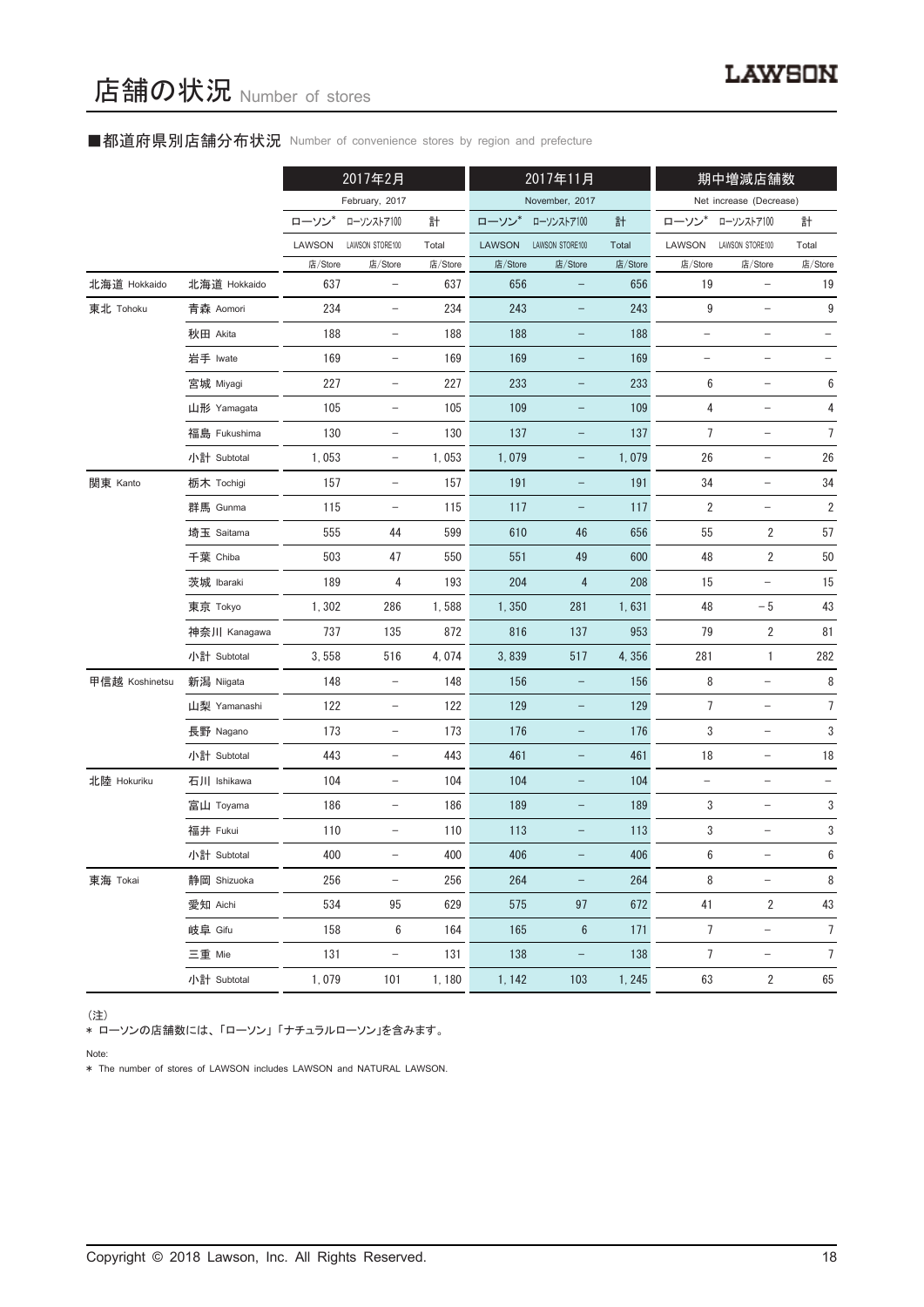### ■都道府県別店舗分布状況 Number of convenience stores by region and prefecture

|            |                                                                     |         | 2017年2月                  |         | 2017年11月      |                          | 期中増減店舗数 |                          |                          |                   |
|------------|---------------------------------------------------------------------|---------|--------------------------|---------|---------------|--------------------------|---------|--------------------------|--------------------------|-------------------|
|            |                                                                     |         | February, 2017           |         |               | November, 2017           |         |                          | Net increase (Decrease)  |                   |
|            |                                                                     | ローソン    | ローソンストア100               | 計       | ローソン*         | ローソンストア100               | 計       | ローソン                     | ローソンストア100               | 計                 |
|            |                                                                     | LAWSON  | LAWSON STORE100          | Total   | <b>LAWSON</b> | LAWSON STORE100          | Total   | LAWSON                   | LAWSON STORE100          | Total             |
|            |                                                                     | 店/Store | 店/Store                  | 店/Store | 店/Store       | 店/Store                  | 店/Store | 店/Store                  | 店/Store                  | 店/Store           |
| 近畿 Kinki   | 京都 Kyoto                                                            | 299     | 29                       | 328     | 309           | 29                       | 338     | 10                       | $\qquad \qquad -$        | 10                |
|            | 滋賀 Shiga                                                            | 154     | $\qquad \qquad -$        | 154     | 154           |                          | 154     | $\overline{\phantom{m}}$ | $\qquad \qquad -$        | $\qquad \qquad -$ |
|            | 奈良 Nara                                                             | 128     | $\overline{\phantom{a}}$ | 128     | 137           | $\overline{\phantom{a}}$ | 137     | 9                        | $\overline{\phantom{a}}$ | 9                 |
|            | 和歌山 Wakayama                                                        | 137     | $\overline{\phantom{a}}$ | 137     | 142           | -                        | 142     | 5                        | $\qquad \qquad -$        | 5                 |
|            | 大阪 Osaka                                                            | 930     | 118                      | 1,048   | 995           | 116                      | 1, 111  | 65                       | $-2$                     | 63                |
|            | 兵庫 Hyogo                                                            | 629     | 34                       | 663     | 640           | 33                       | 673     | 11                       | $-1$                     | 10                |
|            | 小計 Subtotal                                                         | 2, 277  | 181                      | 2,458   | 2,377         | 178                      | 2,555   | 100                      | $-3$                     | 97                |
| 中国 Chugoku | 岡山 Okayama                                                          | 172     | $\overline{\phantom{a}}$ | 172     | 182           | -                        | 182     | 10                       | $\overline{\phantom{a}}$ | 10                |
|            | 広島 Hiroshima                                                        | 199     | $\overline{\phantom{a}}$ | 199     | 209           | -                        | 209     | 10                       | $\overline{\phantom{a}}$ | 10                |
|            | 山口 Yamaguchi                                                        | 122     | $\overline{\phantom{a}}$ | 122     | 118           | -                        | 118     | $-4$                     | -                        | $-4$              |
|            | 鳥取 Tottori                                                          | 137     | $\overline{\phantom{a}}$ | 137     | 140           | -                        | 140     | 3                        | $\qquad \qquad -$        | 3                 |
|            | 島根 Shimane                                                          | 149     | $\overline{\phantom{a}}$ | 149     | 148           | -                        | 148     | $-1$                     | $\overline{\phantom{a}}$ | $-1$              |
|            | 小計 Subtotal                                                         | 779     | $\overline{\phantom{m}}$ | 779     | 797           | -                        | 797     | 18                       | $\qquad \qquad -$        | 18                |
| 四国 Shikoku | 香川 Kagawa                                                           | 131     | $\overline{\phantom{a}}$ | 131     | 133           | -                        | 133     | 2                        | $\qquad \qquad -$        | $\sqrt{2}$        |
|            | 愛媛 Ehime                                                            | 214     | $\overline{\phantom{a}}$ | 214     | 218           | -                        | 218     | 4                        | $\overline{\phantom{m}}$ | 4                 |
|            | 徳島 Tokushima                                                        | 134     | $\qquad \qquad -$        | 134     | 134           | -                        | 134     | $\qquad \qquad -$        |                          |                   |
|            | 高知 Kochi                                                            | 135     | $\overline{\phantom{a}}$ | 135     | 136           | -                        | 136     | 1                        | $\qquad \qquad -$        | $\mathbf{1}$      |
|            | 小計 Subtotal                                                         | 614     | $\overline{\phantom{a}}$ | 614     | 621           | -                        | 621     | 7                        | $\overline{\phantom{a}}$ | 7                 |
| 九州 Kyushu  | 福岡 Fukuoka                                                          | 473     | $\overline{\phantom{m}}$ | 473     | 492           | -                        | 492     | $19$                     | $\overline{\phantom{0}}$ | 19                |
|            | 佐賀 Saga                                                             | 68      | $\overline{\phantom{a}}$ | 68      | 70            | -                        | 70      | $\overline{\mathbf{2}}$  | $\qquad \qquad -$        | $\sqrt{2}$        |
|            | 長崎 Nagasaki                                                         | 106     | $\overline{\phantom{a}}$ | 106     | 106           | -                        | 106     | $\qquad \qquad -$        | $\qquad \qquad -$        |                   |
|            | 大分 Oita                                                             | 176     | $\qquad \qquad -$        | 176     | 183           | -                        | 183     | 7                        | -                        | $\overline{7}$    |
|            | 熊本 Kumamoto                                                         | 145     | $\qquad \qquad -$        | 145     | 150           |                          | 150     | 5                        |                          | 5                 |
|            | 宮崎 Miyazaki                                                         | 104     | $\qquad \qquad -$        | 104     | 104           |                          | 104     | -                        | -                        |                   |
|            | 鹿児島 Kagoshima                                                       | 191     | $\qquad \qquad -$        | 191     | 194           | -                        | 194     | 3                        | $\qquad \qquad -$        | 3                 |
|            | 小計 Subtotal                                                         | 1,263   | $\overline{\phantom{a}}$ | 1, 263  | 1,299         | -                        | 1,299   | $36\,$                   | $\qquad \qquad -$        | 36                |
| 沖縄 Okinawa | 沖縄 Okinawa                                                          | 210     | -                        | 210     | 218           | -                        | 218     | 8                        | $\qquad \qquad -$        | 8                 |
|            | 国内コンビニエンスストアグループ店舗数計<br>Total number of convenience stores in Japan | 12, 313 | 798                      | 13, 111 | 12,895        | 798                      | 13,693  | 582                      | $\qquad \qquad -$        | 582               |

(注)

\* ローソンの店舗数には、「ローソン」「ナチュラルローソン」を含みます。

Note:

\* The number of stores of LAWSON includes LAWSON and NATURAL LAWSON.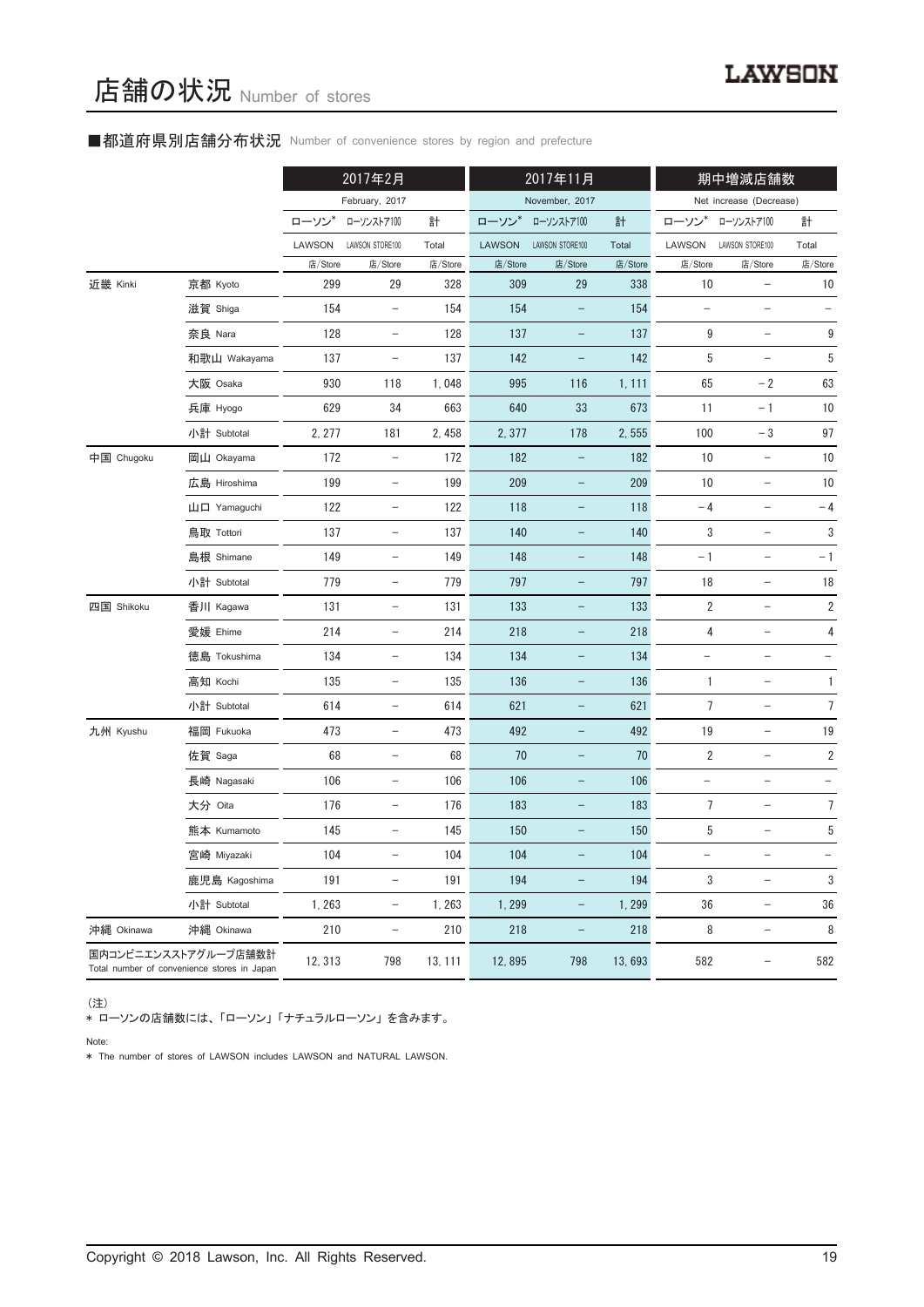# ■海外コンビニエンスストア店舗数 Number of convenience stores abroad

|                                                             | 2016年11月       | 2017年2月        | 2017年11月       | 期中増減店舗数                 |
|-------------------------------------------------------------|----------------|----------------|----------------|-------------------------|
|                                                             | November, 2016 | February, 2017 | November, 2017 | Net increase (Decrease) |
|                                                             | 店/Store        | 店/Store        | 店/Store        | 店/Store                 |
| 上海市及びその周辺地域<br>中国<br>Shanghai and surrounding area<br>China | 603            | 665            | 823            | 158                     |
| 重慶市<br>中国<br>China Chongqing                                | 129            | 136            | 145            | 9                       |
| 大連市<br>中国<br>China Dalian                                   | 75             | 82             | 115            | 33                      |
| 北京市<br>中国<br>China Beijing                                  | 44             | 48             | 68             | 20                      |
| 武漢市<br>中国<br>China Wuhan                                    | 39             | 72             | 167            | 95                      |
| タイ<br>Thailand                                              | 79             | 85             | 97             | 12                      |
| インドネシア<br>Indonesia                                         | 36             | 36             | 37             |                         |
| フィリピン<br>Philippines                                        | 26             | 30             | 30             |                         |
| 米国 ハワイ州<br>United States of America Hawaii                  | $\overline{2}$ | $\overline{2}$ | $\overline{2}$ |                         |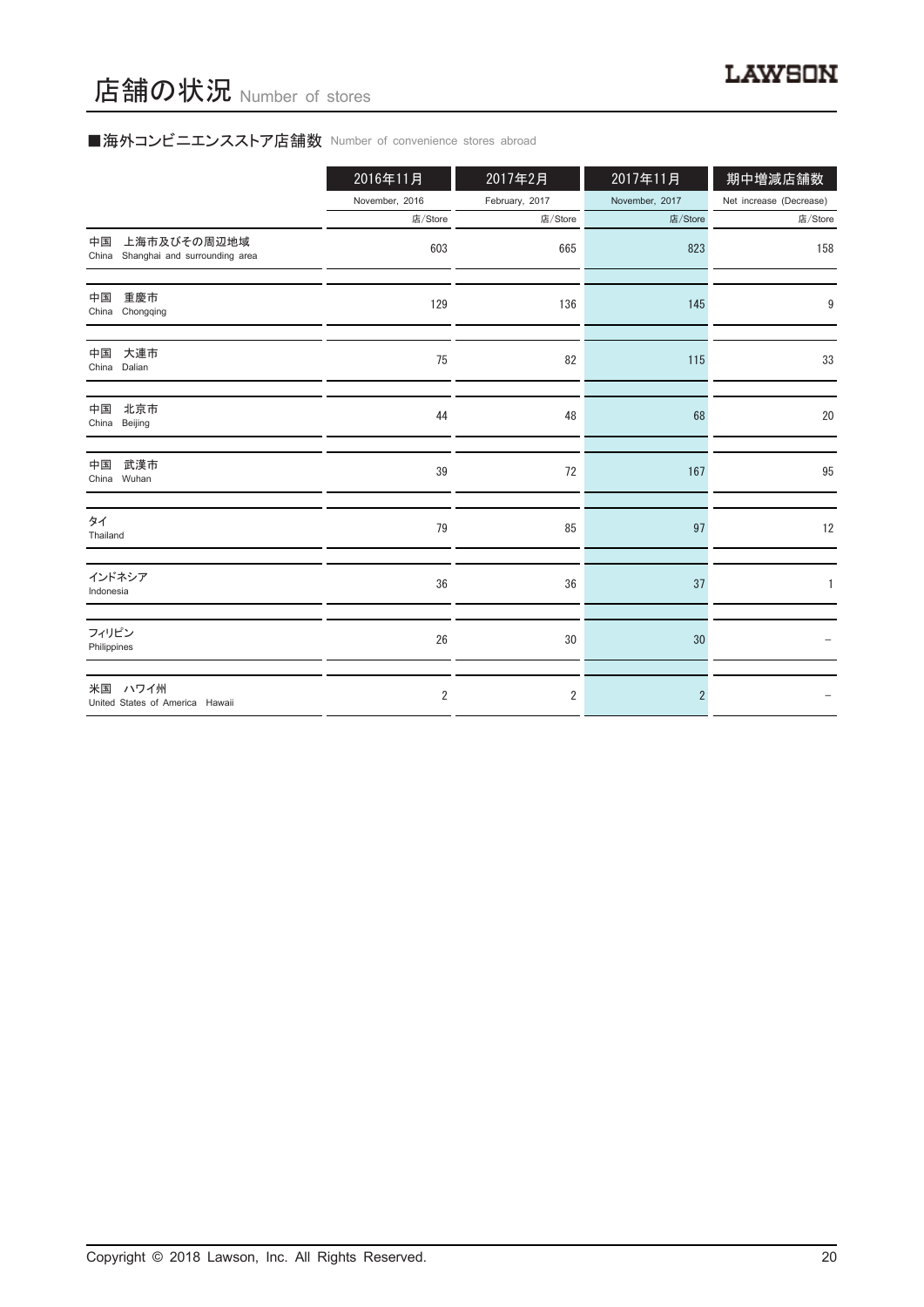#### ■その他セグメントの運営する店舗数 Number of stores of other segments

|                                                          | 2016年11月       | 2017年2月        | 2017年11月       | 期中増減店舗数                 |
|----------------------------------------------------------|----------------|----------------|----------------|-------------------------|
|                                                          | November, 2016 | February, 2017 | November, 2017 | Net increase (Decrease) |
|                                                          | 店/Store        | 店/Store        | 店/Store        | 店/Store                 |
| 株式会社成城石井*1<br>SEIJO ISHII CO., LTD.                      | 130            | 132            | 140            | 8                       |
|                                                          |                |                |                |                         |
| 株式会社ローソンHMVエンタテイメント<br>Lawson HMV Entertainment, Inc.    | 55             | 55             | 54             | $-1$                    |
|                                                          |                |                |                |                         |
| ユナイテッド・シネマ株式会社 <sup>*2</sup><br>United Cinemas Co., Ltd. | 38             | 38             | 39             |                         |

(注)

\*1 (株)成城石井については、直営の成城石井店舗のみを記載しております。

\*2 ユナイテッド・シネマ(株)については、劇場数を記載しております。

Notes:

\*1 For SEIJO ISHII CO., LTD., it states number of its company-operated stores only.

\*2 For United Cinemas Co., Ltd., it states number of theaters.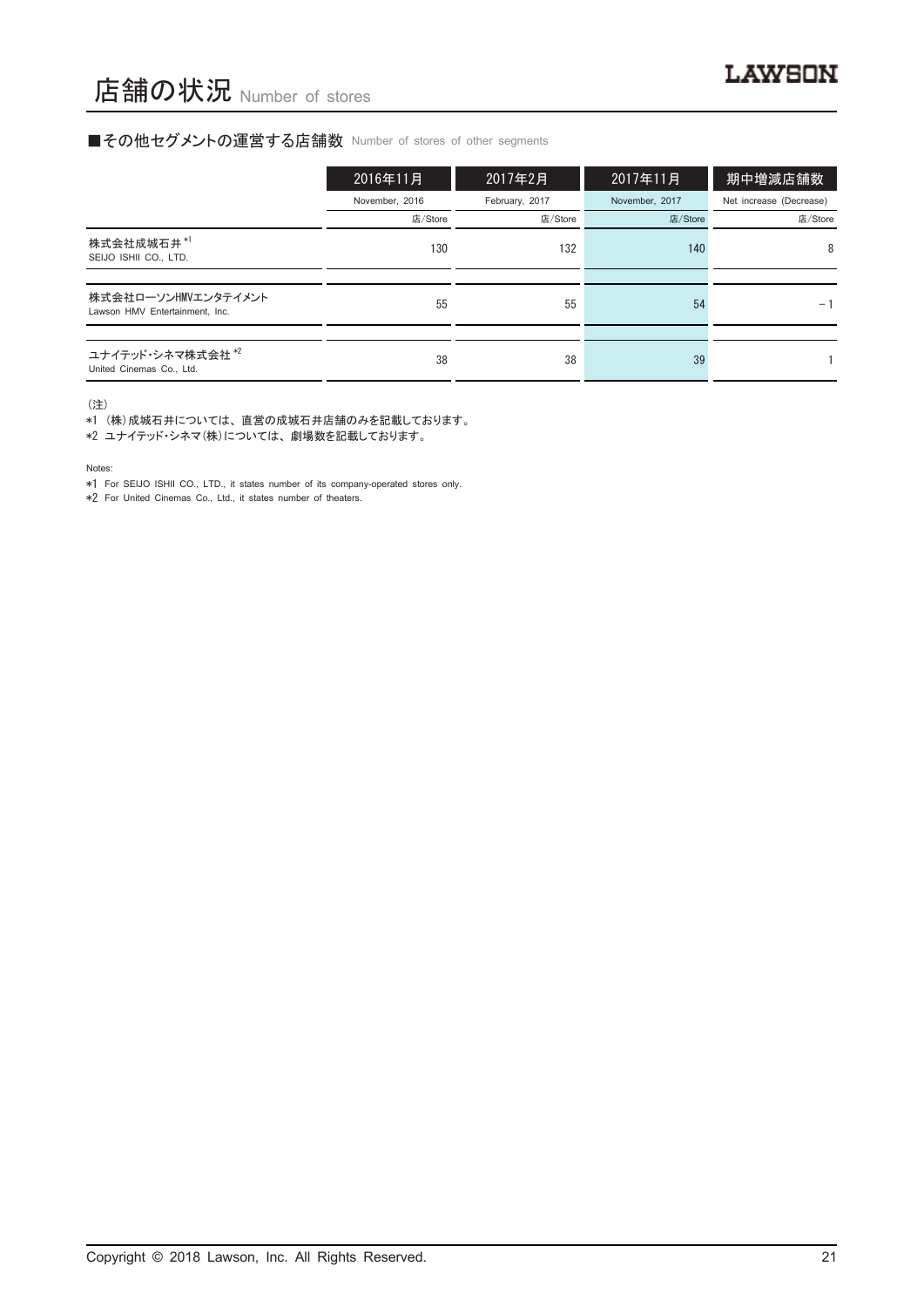#### ■既存店売上高前年比及び既存店総荒利益高前年比 Net sales and gross profit of existing stores

|                                             | 2016年度/FY2016 |              | 2017年度/FY2017 |                              |  |
|---------------------------------------------|---------------|--------------|---------------|------------------------------|--|
|                                             | 第3四半期累計期間/30  | 通期/Full year | 第3四半期累計期間/30  | 通期計画/Full<br>year (Forecast) |  |
|                                             | 前年比/YoY       | 前年比/YoY      | 前年比/YoY       | 前年比/YoY                      |  |
| 売上高 Net sales                               | 99.6%         | 99.8%        | 100.3%        | 101.0%                       |  |
| 総荒利益高 Gross profit                          | 99.7%         | 100.0%       | 100.1%        | 101.4%                       |  |
| 売上高(LS100含む)<br>Net sales (including LS100) | 99.7%         | 99.9%        | 100.1%        |                              |  |

■平均日販 Average daily sales per store

|               | 2016年度/FY2016       |                     | 2017年度/FY2017       |  |
|---------------|---------------------|---------------------|---------------------|--|
|               | 第3四半期累計期間/30        | 通期/Full year        | 第3四半期累計期間/30        |  |
|               | 千円/Thousands of yen | 千円/Thousands of yen | 千円/Thousands of yen |  |
| 全店 All stores | 546                 | 540                 | 544                 |  |
| 新店 New stores | 497                 | 494                 | 501                 |  |

■既存店客数及び客単価 Average number of customers and average spending per customer at exsisting stores

|                           |                 |         | 2016年度/FY2016   |         | 2017年度/FY2017   |         |  |
|---------------------------|-----------------|---------|-----------------|---------|-----------------|---------|--|
|                           | 第3四半期累計期間/30    |         | 通期/Full year    |         | 第3四半期累計期間/30    |         |  |
|                           | 人、円/Person, Yen | 前年比/YoY | 人、円/Person, Yen | 前年比/YoY | 人、円/Person, Yen | 前年比/YoY |  |
| 客数 Number of customers    | 835             | 99.0%   | 819             | 99.0%   | 822             | 99.0%   |  |
| 客単価 Spending per customer | 606             | 100.6%  | 608             | 100.8%  | 613             | 101.3%  |  |

■全店商品別販売構成の推移及び総荒利益率の状況 Sales and gross profit margin by merchandise category at store level (All stores)

|                                     |                        | 2016年度/FY2016 |                                    |                        |        |                                    | 2017年度/FY2017          |        |                                    |                              |
|-------------------------------------|------------------------|---------------|------------------------------------|------------------------|--------|------------------------------------|------------------------|--------|------------------------------------|------------------------------|
|                                     | 第3四半期累計期間/30           |               |                                    | 通期/Full year           |        |                                    | 第3四半期累計期間/30           |        |                                    | 通期計画/Full<br>year (Forecast) |
|                                     | 十億円<br>Billions of yen | 構成比           | 総荒利益率<br>Share Gross Profit Margin | 十億円<br>Billions of yen | 構成比    | 総荒利益率<br>Share Gross Profit Margin | 十億円<br>Billions of yen | 構成比    | 総荒利益率<br>Share Gross Profit Margin | 総荒利益率<br>Gross Profit Margin |
| ファストフード Fast foods                  | 353.9                  | 24.6%         | 38.3%                              | 464.8                  | 24.5%  | 38.4%                              | 367.2                  | 24.6%  | 38.2%                              |                              |
| 日配食品 Daily delivered foods          | 190.9                  | 13.3%         | 34.2%                              | 251.4                  | 13.3%  | 34.0%                              | 202.6                  | 13.5%  | 34.1%                              |                              |
| 加工食品 Processed foods                | 757.3                  | 52.6%         | 24.2%                              | 995.3                  | 52.6%  | 24.1%                              | 788.9                  | 52.8%  | 24.1%                              |                              |
| うち、タバコ Cigarettes                   | 358.4                  | 24.9%         | 10.8%                              | 471.9                  | 24.9%  | 10.8%                              | 375.9                  | 25.2%  | 10.8%                              |                              |
| 非食品 Non-food products <sup>*2</sup> | 136.1                  | 9.5%          | 49.1%                              | 182.1                  | 9.6%   | 49.1%                              | 135.7                  | 9.1%   | 50.0%                              |                              |
| 合計 Total                            | 1.438.4                | 100.0%        | 31.4%                              | 1.893.7                | 100.0% | 31.4%                              | 1.494.5                | 100.0% | 31.3%                              | 31.5%                        |

| 分類 Category                |                                                                                                                     |
|----------------------------|---------------------------------------------------------------------------------------------------------------------|
| ファストフード Fast foods         | 米飯・麺・調理パン(サンドイッチ等)・デリカ・ファストフード等<br>Rice, noodles, bread, delicatessen items, over-the-counter fast foods, etc.      |
| 日配食品 Daily delivered foods | ベーカリー・デザート・アイスクリーム・牛鮮食品等<br>Bakery items, desserts, ice creams, perishable foods (vegetable, fruits and meat), etc. |
| 加工食品 Processed foods       | 飲料・酒類・タバコ・加工食品・菓子等 Soft drinks, alcoholic drinks, cigarettes, processed foods, confectioneries, etc.                |
| 非食品 Non-food products      | 日用品·本·雑誌等 Daily necessities, books, magazines, etc.                                                                 |
|                            |                                                                                                                     |

(注)

\*1 売上高(LS100含む)を除く上記の数値は、(株)ローソンが運営する「ローソン」「ナチュラルローソン」の合計です。なお、本頁の各数値には、エリ アフランチャイズ各社(株)ローソン山陰、(株)ローソン高知、(株)ローソン南九州、(株)ローソン沖縄の数値は含んでおりません。

\*2 非食品の総荒利益率は、手数料収入を含め算出しております。

Notes:

\*2 Gross profit of non-food products includes service commissions.

<sup>\*1</sup> These figures except for Net sales (including LS100) are sums of total LAWSON and NATURAL LAWSON operated by Lawson, Inc. Furthermore, results of area franchise companies (Lawson Sanin, Inc., Lawson Kochi, Inc., Lawson Minamikyushu, Inc. and Lawson Okinawa, Inc.) are not included in this page.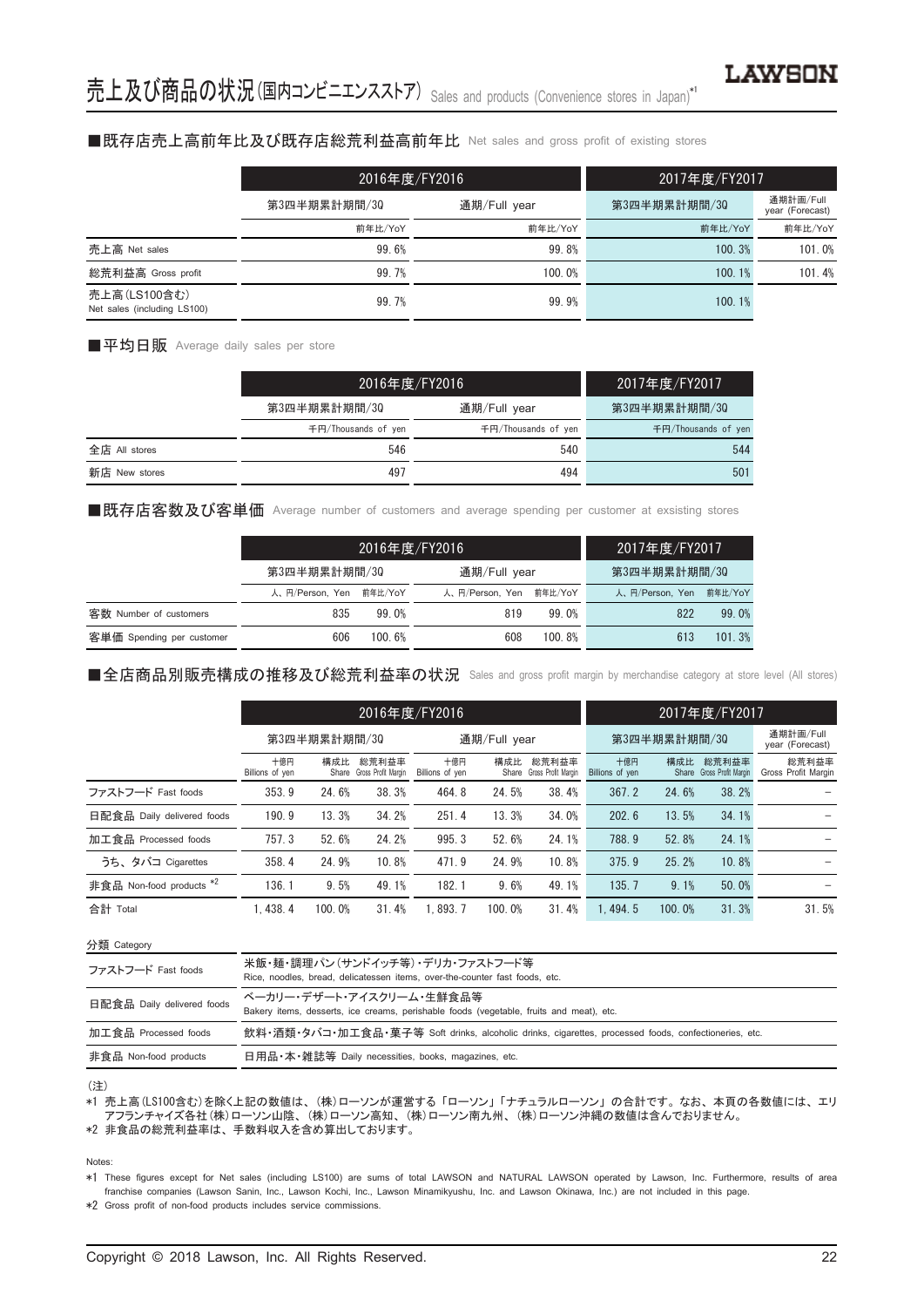## ■国内コンビニエンスストア事業 グループ全店売上高 Total sales of convenience store business in Japan

|                          |                     | 2016年度/FY2016 | 2017年度/FY2017                  |        |                     |         |
|--------------------------|---------------------|---------------|--------------------------------|--------|---------------------|---------|
|                          | 第3四半期累計期間/30        |               | 通期/Full year                   |        | 第3四半期累計期間/30        |         |
|                          | 百万円/Millions of yen | 前年比/YoY       | 百万円/Millions of yen<br>前年比/YoY |        | 百万円/Millions of yen | 前年比/YoY |
| 単体 Non-consolidated      | . 540. 537          | 103.7%        | 2.027.504                      | 103.4% | 1.594.342           | 103.5%  |
| グループ会社 Group company *1  | 72.360              | 117.5%        | 106.925                        | 129.2% | 111.617             | 154.3%  |
| チケット等取扱高 Tickets etc. *2 | 241.627             | 99.6%         | 320.647                        | 101.0% | 259.663             | 107.5%  |
| 合計 Total                 | 1.854.524           | 103.7%        | 2.455.076                      | 104.0% | 1.965.624           | 106.0%  |

(注)

\*1 グループ会社は、(株)ローソン山陰、(株)ローソン高知、(株)ローソン南九州、(株)ローソン沖縄の運営する店舗の売上高を合計しております。

\*2 チケット等取扱高は、当社グループの運営する国内のコンビニエンスストア事業全て(単体及びグループ会社を含む)の取扱高を合計しております。

Notes:

\*1 For group company, it is a total sales of stores oprerated by Lawson Sanin, Inc., Lawson Kochi, Inc., Lawson Minamikyushu, Inc. and Lawson Okinawa, Inc.

\*2 For tickets and others gross sale, it is a total gross sales of convenience store business in Japan (including non-consolidated and group company) operated by Lawson group.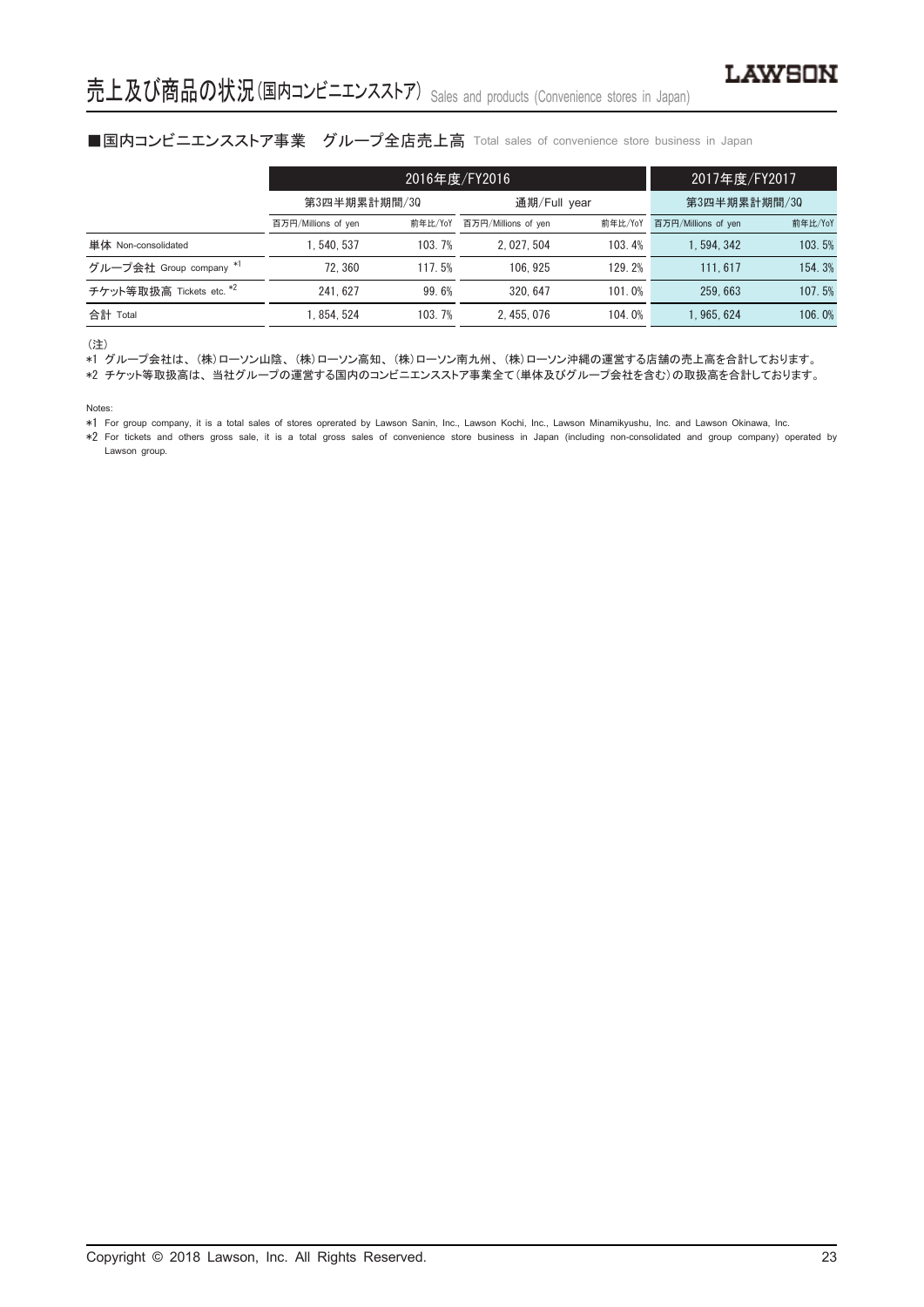■連結損益計算書(四半期会計期間) **Consolidated statement of income (Quarterly accounting period)**

|                                                                    | 2017年度第3四半期会計期間       |         | 前年増減                |
|--------------------------------------------------------------------|-----------------------|---------|---------------------|
|                                                                    | 2017.9.1 - 2017.11.30 |         | Increase (Decrease) |
|                                                                    | 百万円/Millions of yen   | 前年比/YoY | 百万円/Millions of yen |
| A.営業総収入 Gross operating revenue<br>$B + E$                         | 164.650               | 105.7%  | 8,926               |
| $*1$<br><b>B.売上高</b> Net sales                                     | 65.386                | 109.5%  | 5.665               |
| $*2$<br><b>C.売上原価</b> Cost of sales                                | 45.441                | 109.5%  | 3.959               |
| 43<br>$B - C$<br>D.売上総利益 Gross profit                              | 19.945                | 109.4%  | 1,706               |
| <b>E.営業収入</b> Operating revenues<br>$F + G$                        | 99.264                | 103.4%  | 3,260               |
| F.加盟店からの収入 Income from franchised stores                           | 72.726                | 104.7%  | 3,241               |
| G.その他の営業収入 Other operating revenue                                 | 26.538                | 100.1%  | 19                  |
| $A - C = D + E$<br><b>H.営業総利益</b> Operating gross profit           | 119.209               | 104.3%  | 4,966               |
| I.販売費及び一般管理費 Selling, general and administrative expenses          | 103.892               | 107.7%  | 7.409               |
| <b>J.営業利益</b> Operating income<br>$H - I$                          | 15.316                | 86.2%   | $-2,442$            |
| 営業外収益 Non-operating income                                         | 978                   | 89.6%   | $-113$              |
| 営業外費用 Non-operating expenses                                       | 970                   | 295.3%  | 641                 |
| 経常利益 Ordinary income                                               | 15.324                | 82.7%   | $-3,197$            |
| 特別利益 Extraordinary income                                          |                       |         |                     |
| 特別損失 Extraordinary losses                                          | 1.181                 | 140.5%  | 340                 |
| 税金等調整前四半期純利益 Profit before income taxes                            | 14,143                | 80.0%   | $-3.538$            |
| 法人税、住民税及び事業税 Income taxes - current                                | 3.483                 | 76.6%   | $-1,062$            |
| 法人税等調整額 Income taxes - deferred                                    | 1.495                 | 87.4%   | $-215$              |
| 四半期純利益 Profit                                                      | 9.165                 | 80.2%   | $-2,261$            |
| 非支配株主に帰属する四半期純利益 Profit attribiutable to non-controlling interests | 13                    | 7.7%    | $-166$              |
| 親会社株主に帰属する四半期純利益 Profit attributable to owners of parent           | 9.151                 | 81.4%   | $-2,094$            |

■販売費及び一般管理費の主な明細(四半期会計期間) **Selling, general and administrative expenses (Quarterly accounting period)**

|                                                          |        | 2017年度第3四半期会計期間       | 前年増減    |                     |
|----------------------------------------------------------|--------|-----------------------|---------|---------------------|
|                                                          |        | 2017.9.1 - 2017.11.30 |         | Increase (Decrease) |
|                                                          |        | 百万円/Millions of yen   | 前年比/YoY | 百万円/Millions of yen |
| 地代家賃 Rents                                               |        | 31.368                | 108.9%  | 2,553               |
| 人件費 Personnel expenses                                   |        | 19.802                | 110.3%  | 1,851               |
| 有形固定資産減価償却費 Depreciation of property and store equipment |        | 12.118                | 106.4%  | 723                 |
| 広告宣伝費 Advertising expenses                               |        | 6.647                 | 80.6%   | $-1.598$            |
| 販売手数料 Sales commission                                   |        | 10.582                | 128.3%  | 2,333               |
| その他 Other                                                |        | 23.373                | 107.1%  | 1,545               |
| 合計 Total                                                 |        | 103.892               | 107.7%  | 7.409               |
| (注)                                                      | Notes: |                       |         |                     |

\*1 「売上高」は、直営店売上高、Eコマース売上高、卸売事業売上高等の合計です。

\*2 「売上原価」は、商品売上原価です。

→1 →元王派溫」は、高品元上統圖です。<br>\*3 「売上総利益」は、商品売上総利益です。

\*1 Net sales of company-operated stores, e-commerce business, wholesale business and others.

\*2 Cost of goods sold.